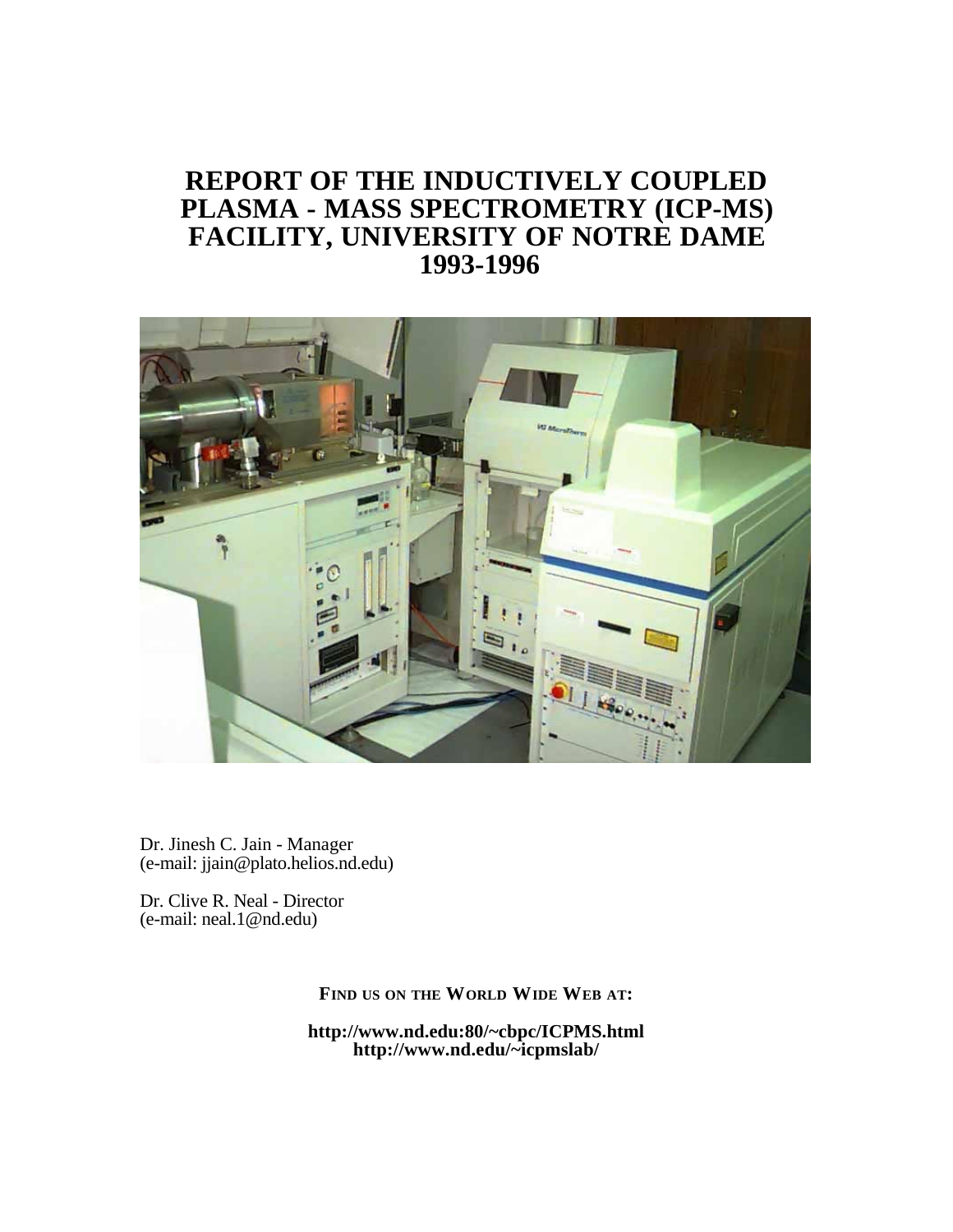### **INTRODUCTION**

The University of Notre Dame ICP-MS facility (Fig. 1 and cover) is operated through the Center of Bioengineering & Pollution Control and the Department of Civil Engineering & Geological Sciences. Strong ties between these two entities have allowed the facility to grow through varied research and the analysis of samples from industry, particularly from the environmental company Phytotech of New Jersey.



**FIGURE 1**: North view of the ICP-MS Laboratory

The ICP-MS facility was purchased using a combination of money from the Academic Research Infrastructure program of the National Science Foundation along with matching funds furnished by the University of Notre Dame. Over a period of 4 months in 1993 demonstrations and quotes were solicited from three vendors: Perkin Elmer, Turner Scientific, and FISONS Instruments. Sensitivity, technical support, sample introduction techniques available, and value for money were the main criteria used in evaluating these systems. The order finally went to FISONS Instruments at a price of \$390,000 for the following items:

- 1 PlasmaQuad II ICP-MS with standard interface (Fig. 4) 1 Isotope Dilution Software Package
- 1 LaserProbe with enlarged sample chamber (Fig. 5) 1 Three year Full Service Contract
- 1 CETAC Ultrasonic Nebulization Unit (Fig. 6) 1 Consumables Package
- 
- 1 Eletrothermal Vaporization Unit (Mark IIIa) (Fig. 8) 1 Autosampler (Fig. 10)
- 1 Flow Injector (Fig, 9) 1 Peristaltic Pump
- 
- 
- 
- 1 Hydride Generator (Fig. 7) 1 IBM Computer with 17" Monitor
	-
	-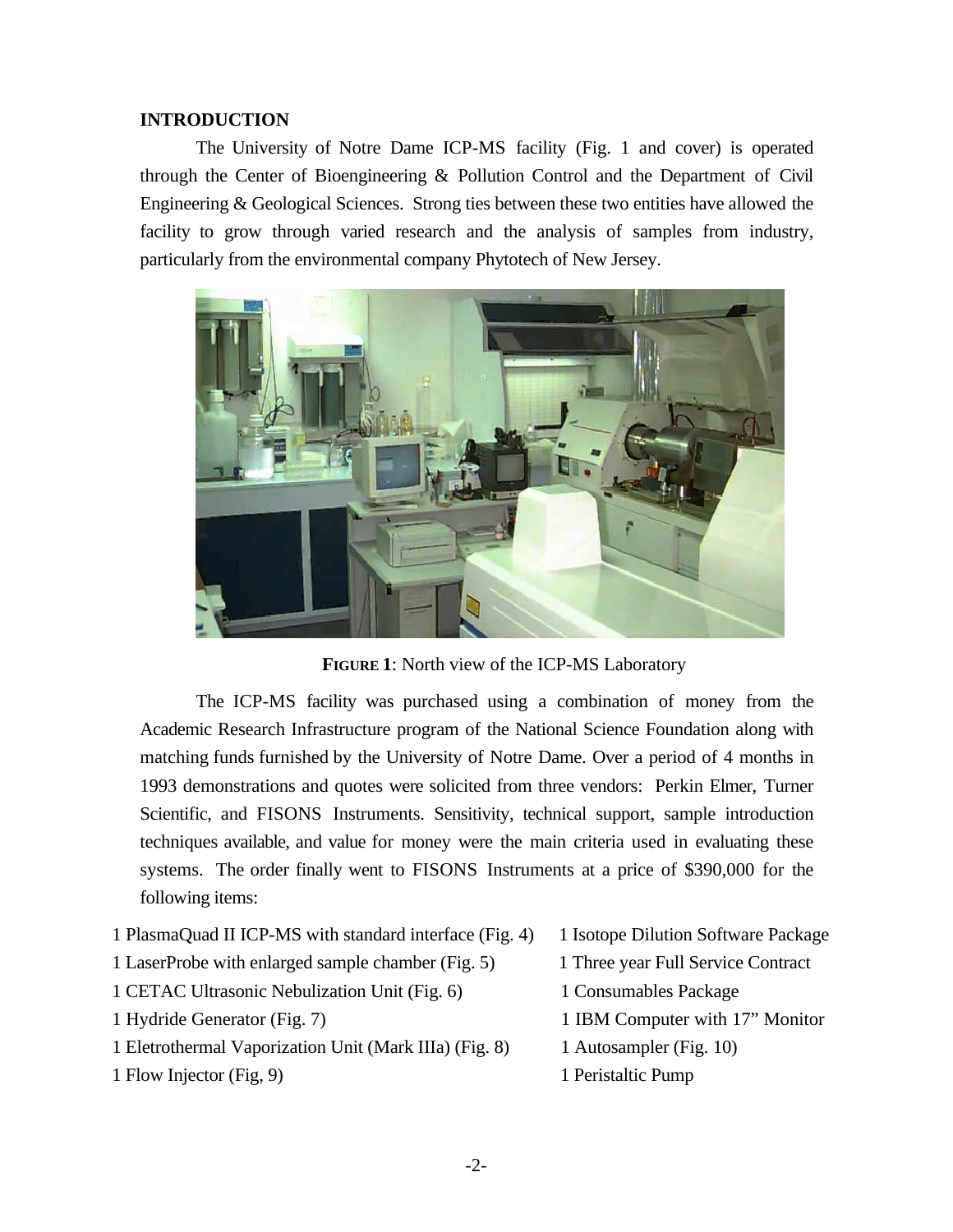## **CLEAN LABORATORY, 106 CUSHING**

The ICP-MS Facility is housed in a modular Class 1000 clean laboratory built by Clean Air Technologies, Inc., of Michigan at a cost of \$32,295. In this laboratory we have custom built polypropylene cabinetry and workbenches, as well as a HEPA-filtered flow bench (Fig. 2) for ultra-trace element sample preparation, from PolyDesign of Richardson,



**FIGURE 2**: PolyDesign HEPA-filtered Laminar Flow Work Bench

Texas at a cost of \$27,225. Ultrapure water is supplied by a Barnstead-Thermolyne Nanopure water system which supplies 1.5-2.0 liters of 18 mega-ohm water a minute (Fig. 3). The laboratory is kept under positive pressure to reduce contamination.

## **CLEAN LABORATORY, 112 CUSHING**

A Class 1000 clean laboratory was custom-built by Notre Dame in 1991 for the purpose of being a sample preparation facility. Again, all work benches and cabinetry were custommade by PolyDesign of Richardson, Texas. Also, a fume hood capable of handling perchloric and hydrochloric acids was installed to allow open vessel rock digestions (in teflon beakers) to be conducted. All fumes are neutralized via a water-based scrubber before being vented to the atmosphere. An ultrapure water system furnished by Culligan,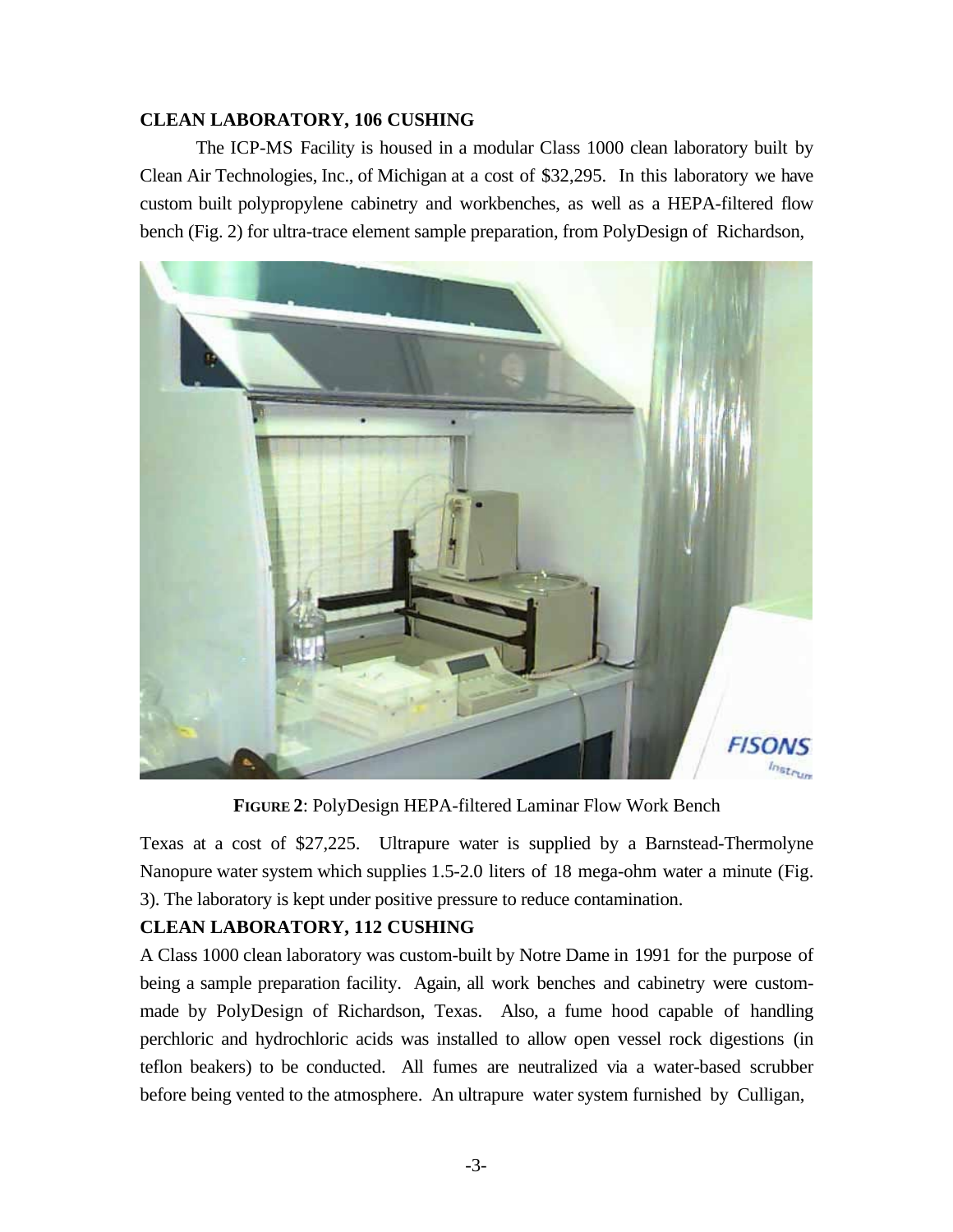

**FIGURE 3**: The Barnstead-Thermolyne 18 Mega-Ohm Ultrapure Water System

supplies 18 mega-ohm water to two polypropylene sinks at a rate of 3-5 liters per minute. As with the 106 facility, this laboratory is kept under positive pressure.

As the ICP-MS is an ultra-sensitive analytical facility, potential sources of contamination must be eliminated from the laboratories (hence the HEPA-filtered air, positive pressure, and 18 mega-ohm water supply) such that any signal detected by the ICP-MS is then from the sample, not from "blank" contamination. To this end, we distill the acids used in the sample preparation procedure  $(HCl, HNO<sub>3</sub>, and Hydrofluoric)$ , buying them at reagent grade before using quartz stills for nitric and hydrochloric and teflon stills for the hydrofluoric acids. We do not distill the potentially explosive perchloric acid, it being bought from Fisher Scientific in its purest form.

While the ICP-MS facility was installed in the summer of 1993, the first 18 months of operation were spent getting to know the system and fully testing it's capabilities. One Master's thesis was completed during this time by Jonathan Noris on Selenium contamination of groundwater.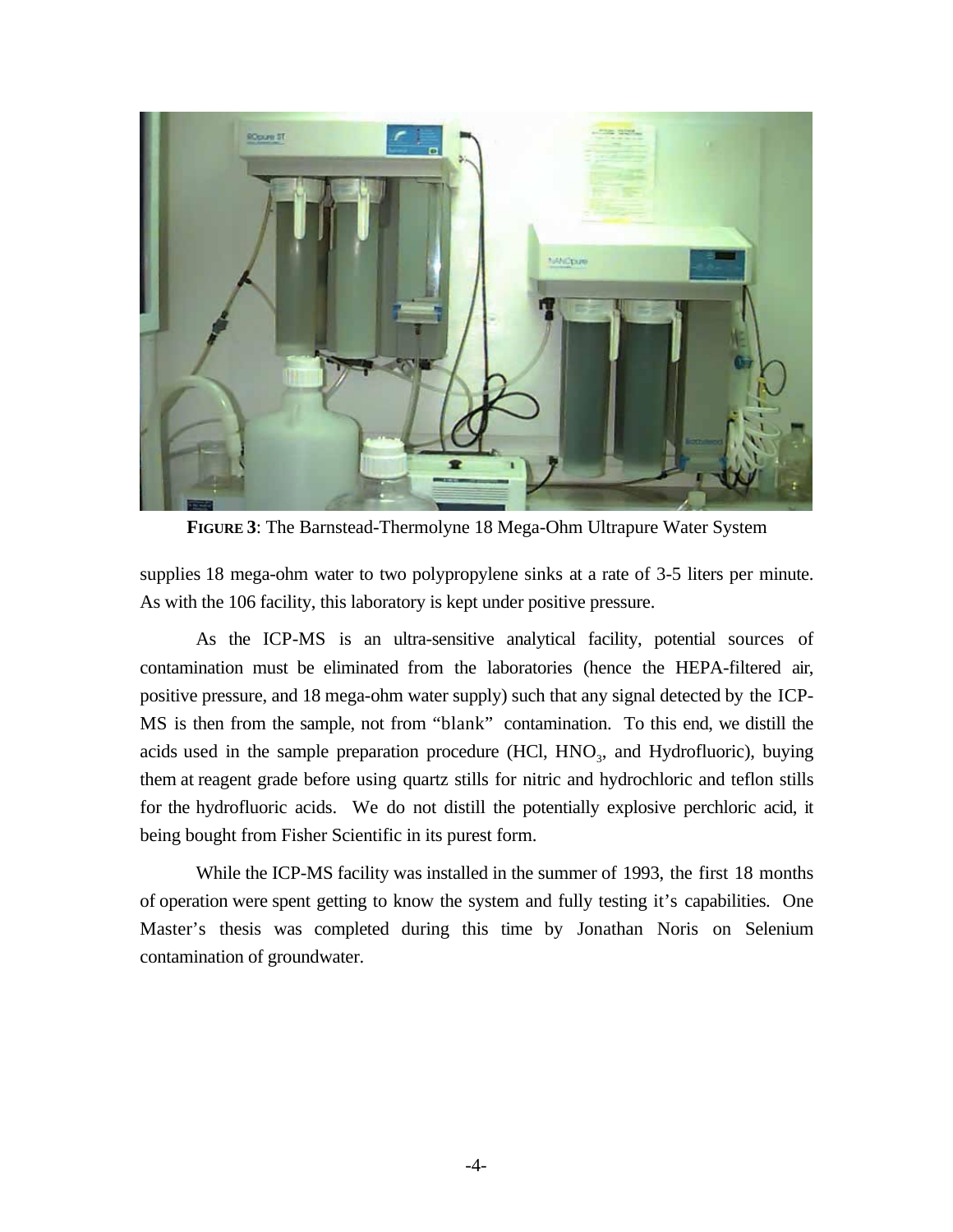

**FIGURE 4**: The Plasma-Quad II ICP-MS

### **LABORATORY OPERATION & MANAGEMENT**

The University of Notre Dame ICP-MS facility operates under the direction of Dr. Clive R. Neal with Dr. Jinesh C. Jain, the ICP-MS Lab manager, co-ordinating the day-today running and maintenance of the facility. Dr. Jinesh C. Jain was hired as the ICP-MS Laboratory Manager on May 1, 1995. Initially, his efforts were devoted to familiarizing himself with the PlasmaQuad and its software, as well as publicizing the facility to potential users within and outside Notre Dame. Now his duties are to co-ordinate users of the facility, train new users, assist in sample preparation and data reduction, and develop new analytical techniques. There are regular meetings of the principal users to discuss progress, problems of the laboratory, new directions, priorities, and improve the efficiency of the lab. The ICP-MS facility is available on a priority basis to University of Notre Dame researchers. Non-university research and industrial work is accepted to help defer the maintenance costs of the facility.

### **PROCEDURES IN USE**

The procedures (newly developed and published) which are routinely being used in our laboratory include: (1)  $HF/HNO<sub>3</sub>$  digestion procedure for trace element analysis in rock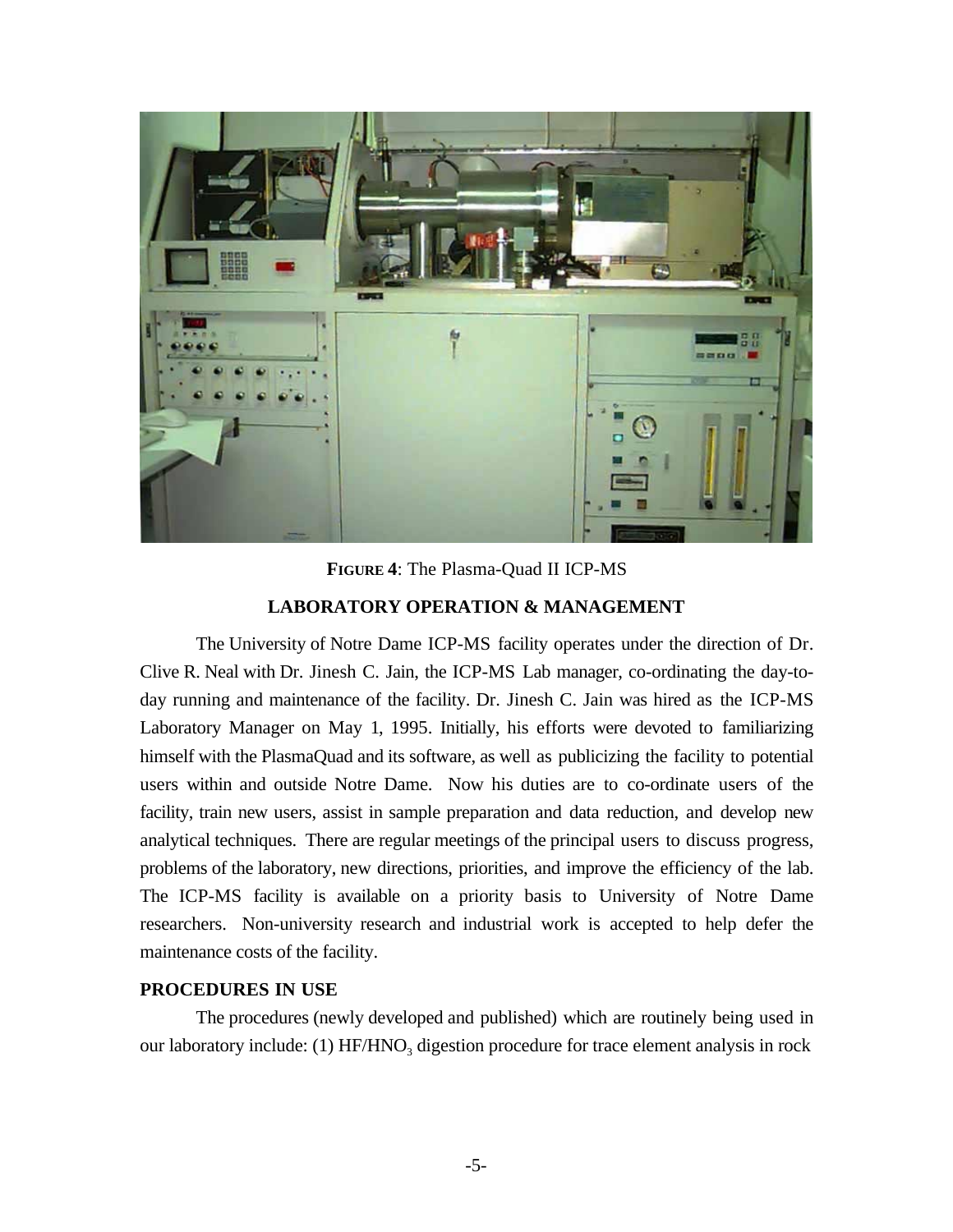

**FIGURE 5**: The Laser Ablation Microprobe now capable of generating three wavelengths of laser radiation: 1064 nm (IR), 532 nm (visible), 266 nm (UV). This allows micro-sampling of solid samples including petrographic thin sections.

powders; (2) sodium peroxide fusion procedure for determination of rare earth elements, Zr, Hf, Nd, Ta, and Th in refractory minerals; (3) Determination of trace elements in superconductors; (4)  $HNO<sub>3</sub>/H<sub>2</sub>O<sub>2</sub>$  digestion procedure for multi-element analysis in plant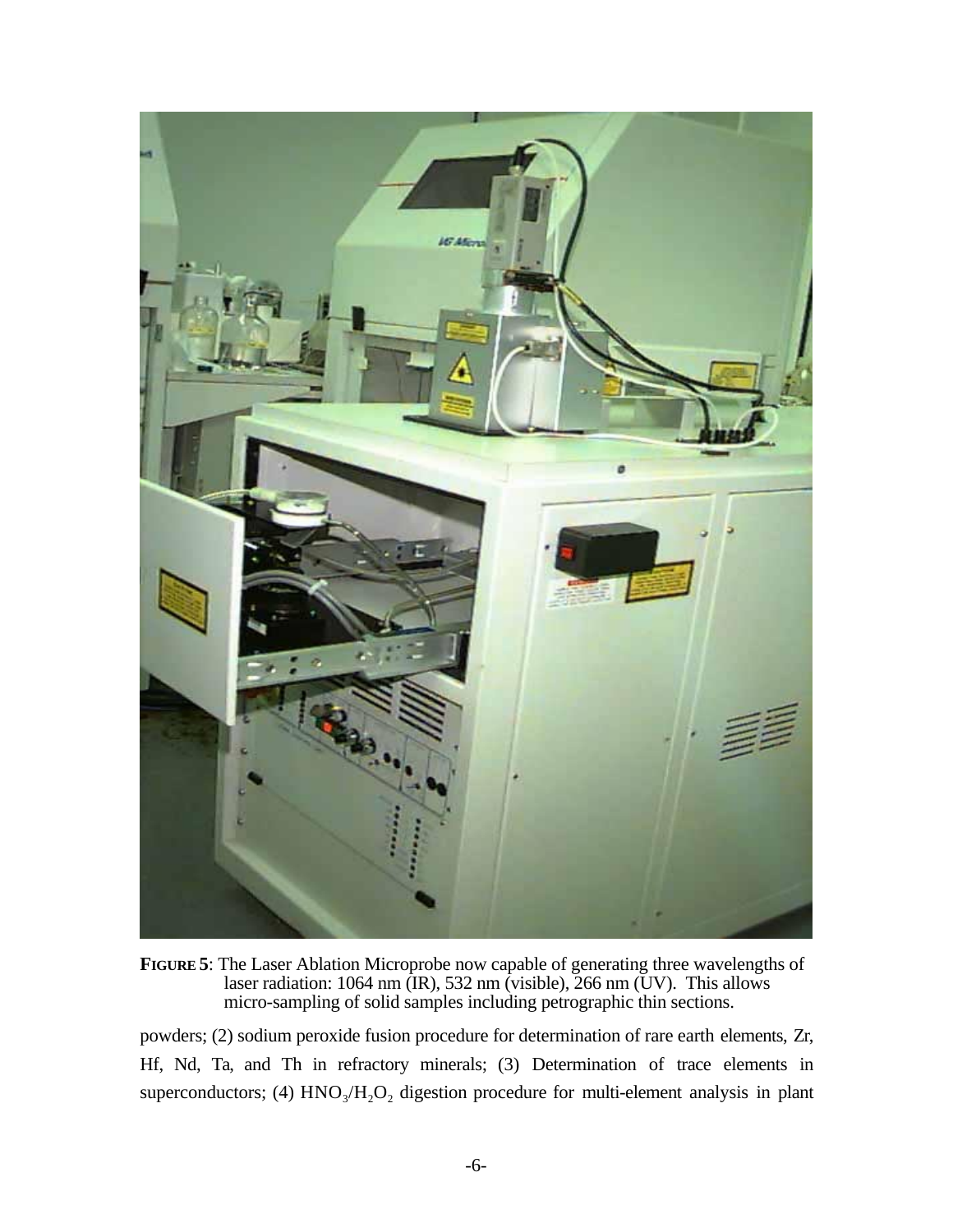and resin samples; (5) Determination of low level platinum group elements in rock samples; and (6) determination of Cesium and uranium in water samples. Full Details can be found in Appendix A.



**FIGURE 6**: The CETAC Ultrasonic Nebulizer for ultra-trace element analysis (picogram/gram detection).

### **PROBLEMS**

A major problem, which was related to a design flaw, which occurred during the first two years of operation was the failure of the auto-shutdown mechanism on the plasma when coolant supply was interrupted. This was rectified by replacing the fail safe flow switch and cleaning the filter in the main chiller on a monthly basis.

During the first 4 months of 1995, a number of problems were encountered with the Plasma Quad II. This grew progressively worse between May and August, 1995. The problem was found to be associated with a faulty breaker which was fixed only by replacing the Mains Distribution Unit (MDU). This shutdown process affected resolution on all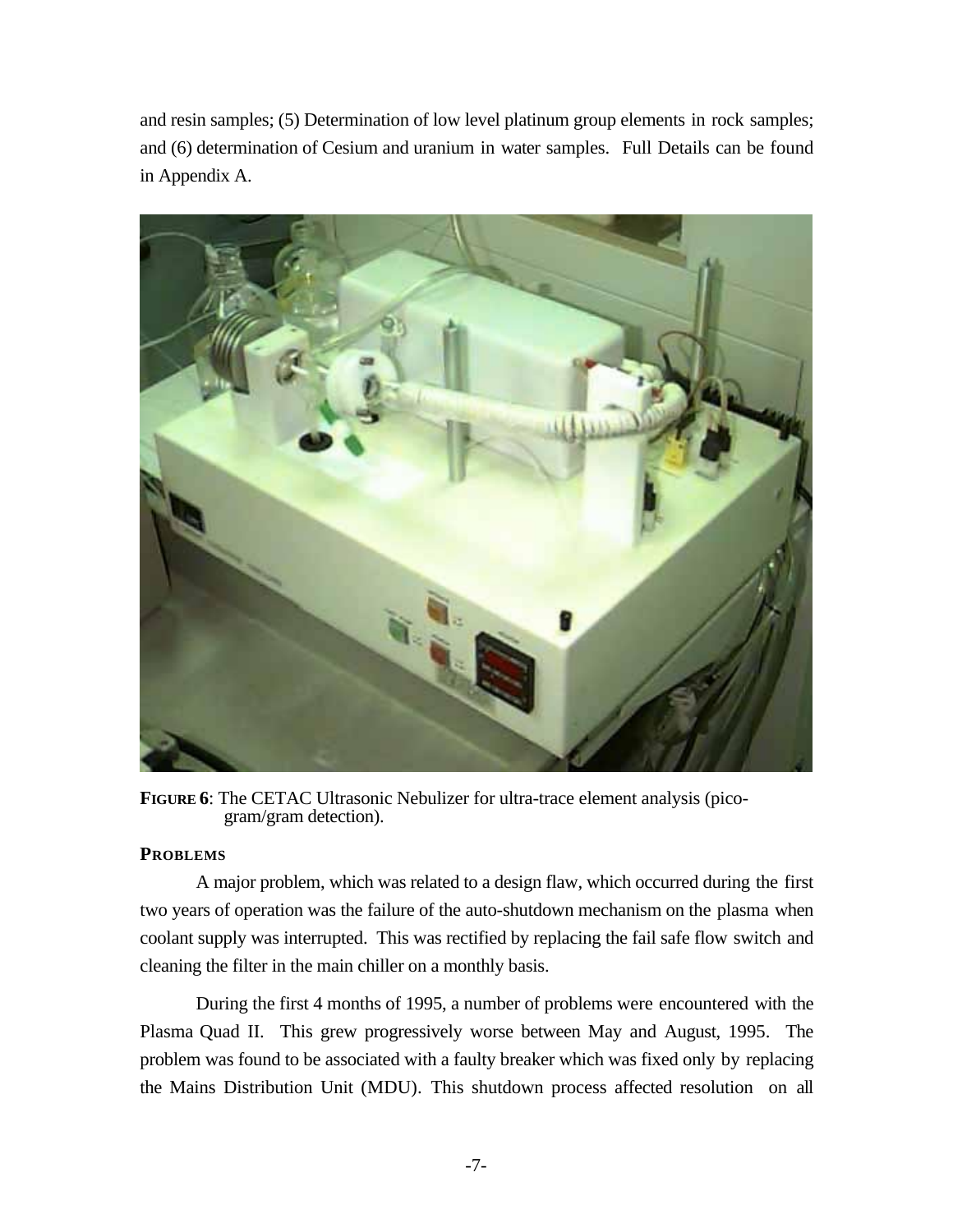mass numbers and peak duplication which were corrected by replacing the circuit boards in STE unit. The solenoid valve did not function because of inadequate voltage supply and resulted in back pressure of argon flows. The inadequate voltage supply to STE system controller also resulted in the failure of communication between the computer and the ICP-MS. Lack of power to peristaltic pump and autosampler caused the sample introduction system to fail. Also, there was a problem with one turbo pump and one roughing pump which were replaced by FISONS. The problems related to closing of slide valve and tripping of detector (PC to Analog mode) during the run resulted in interruption of counting cycle. Several replacements were necessary, including the torch, nebulizer, sampler and skimmer cones, tubes, and the RF coil. Total machine down-time during the period was about 50%. These were fixed by the manufacturer under our extended warranty. A letter was written to Fisons to seek a compensation for the loss of time resulting from the breakdown and they responded positively by extending the warranty on the instrument for one more year (monetary value \$39,000).



**FIGURE 7**: The FISONS VGS 200 Hydride Generator for analysis of elements which form gaseous hydrides at ambient temperatures (i.e., As, Bi, Ge, Pb, Sb, Se, Sn, & Te), as well as elemental Hg.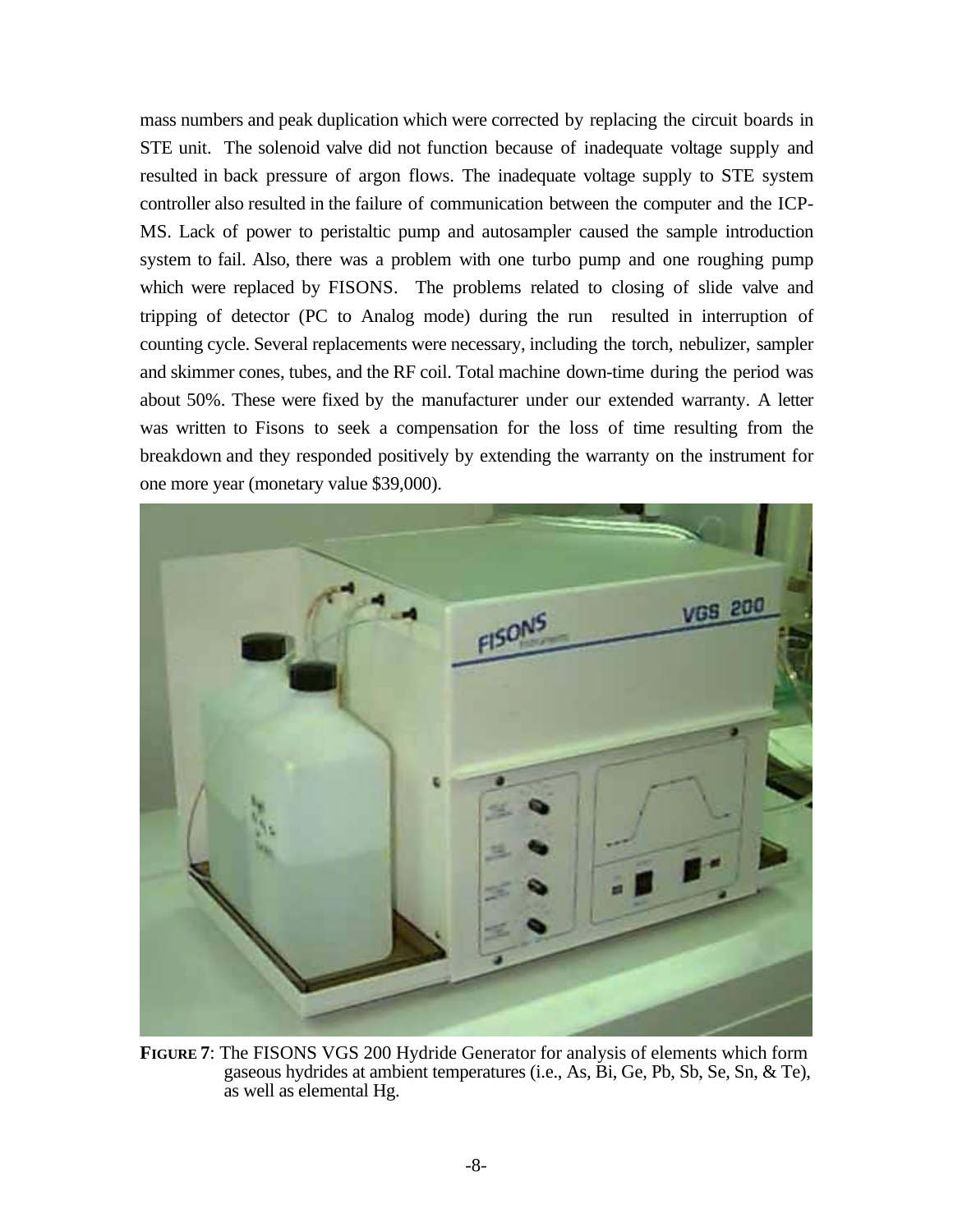

**FIGURE 8**: The Mark IIIa Electrothermal Vaporization Unit for the ultra-trace element analysis of micro-liter samples.

## **ANALYTICAL FEE**

General acid digestion of solid samples  $(HF/HNO<sub>3</sub>)$  and water samples are rated at \$15 for the first element and \$3 for each additional element up to a maximum of \$75. For fusion and brine, analyses are rated at \$20 for the first element and \$3 for each additional element up to a maximum of \$80. Sample preparation for Platinum Group Elements, Brines and Plant/Animal Tissue is precise, time-consuming, and requires a lot of consumables - hence the higher cost. Discounts are given depending upon the number of samples to be analyzed and whether the customer is willing to be involved in the sample preparation.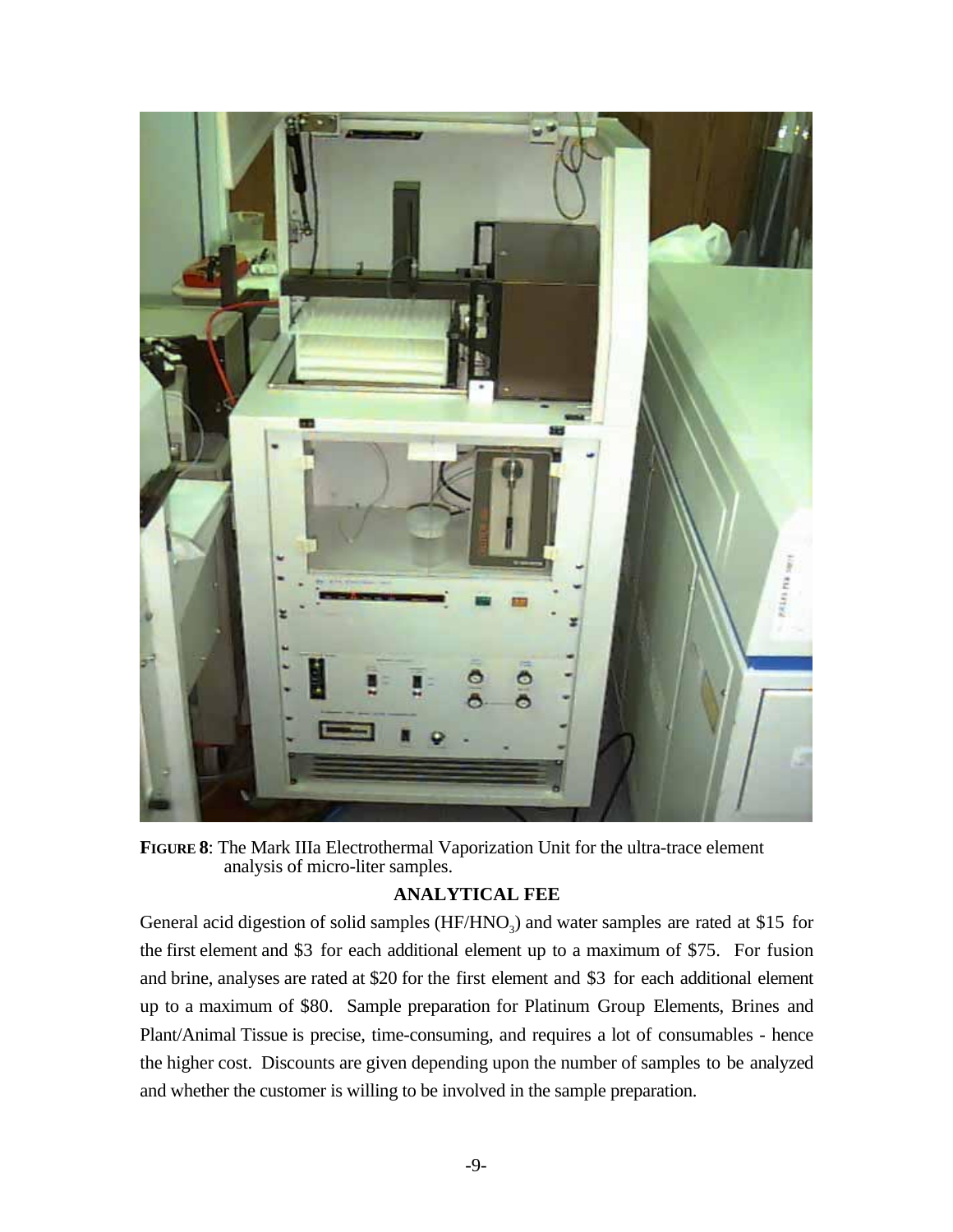| <b>PROCEDURE</b>                                                     | <b>CONTRACT</b> | <b>COLLABORATIVE</b> |
|----------------------------------------------------------------------|-----------------|----------------------|
| Trace Element (Acid Digestion)<br>(41 Elements)                      | \$75            | \$60                 |
| Trace Element (Fusion)<br>(41 Elements)                              | \$80            | \$65                 |
| REE (Acid Digestion)<br>(14 Elements)                                | \$50            | \$30                 |
| <b>REE</b> (Fusion)<br>(14 Elements)                                 | \$55            | \$35                 |
| <b>High Field Strength Elements (Acid Digestion)</b><br>(9 Elements) | \$40            | \$25                 |
| High Field Strength Elements (Fusion)<br>(9 Elements)                | \$45            | \$30                 |
| <b>Platinum Group Elements</b><br>(6 Elements)                       | \$120           | \$60                 |
| Waters<br>(up to 55 Elements)                                        | \$50            | \$35                 |
| <b>Brines</b><br>(up to 55 Elements)                                 | \$75            | \$50                 |
| Plant/Animal Tissue<br>(up to 55 Elements)                           | \$75            | \$50                 |

About sixty percent of the machine time was used for research purposes and remaining 40% percent time was utilized for outside work. The machine is equipped with an autosampler which allows us to operate the instrument outside normal hours. The analytical fee charged to users varied from \$15-\$120/sample depending on the nature of sample preparation, number of elements, and whether the research is collaborative. These rates are estimated from laboratory expenses over the past 12 months (standards, standard reference materials, acids, gas, ICP-MS consumables, computer accessories, water filters, bottles, testtubes, etc.). Total income from analytical fees to ICP-MS laboratory during the past year months was about \$43,865.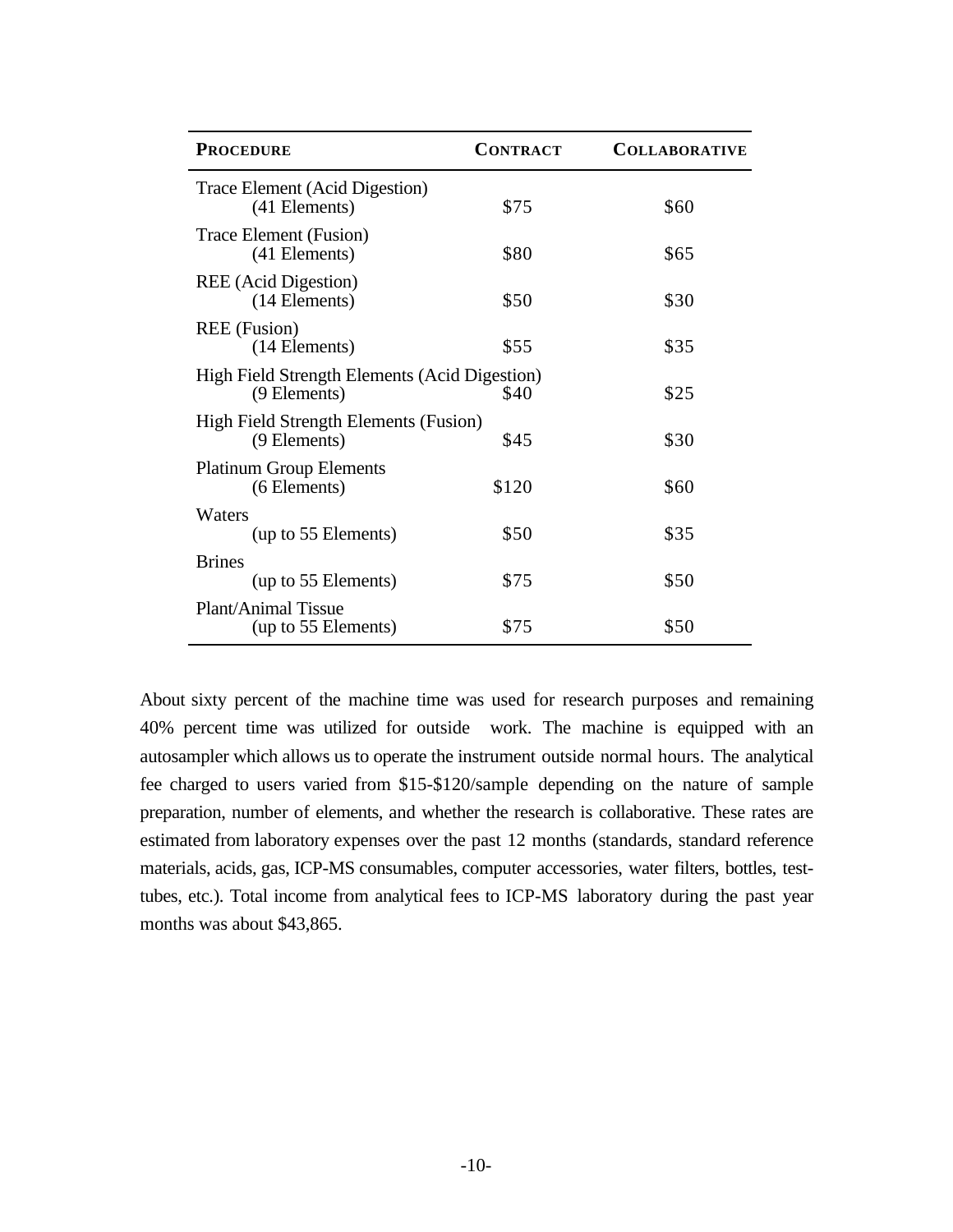

**FIGURE 9**: The VGS 100 Flow Injector for use in analyzing samples containing high total dissolved solids (e.g., seawater, brines, etc.).

# **BREAKDOWN OF INCOME TO THE ICP-MS FACILITY**

| <b>UNIVERSITY OF NOTRE DAME:</b> |                                    |          |
|----------------------------------|------------------------------------|----------|
|                                  | <b>Chemical Engineering</b>        | \$1,100  |
|                                  | <b>Biological Sciences</b>         | \$260    |
|                                  | $CE/GEOS^*$                        | \$2,700  |
|                                  | Clive R. Neal                      | \$13,650 |
|                                  | Dean's Office*                     | \$4,200  |
|                                  | $CBPC*$                            | \$2,700  |
| <b>OTHER UNIVERSITIES:</b>       |                                    |          |
|                                  | University of Tennessee            | \$2,000  |
|                                  | University of Quebec, Canada       | \$800    |
|                                  | University of Saskatchewan, Canada | \$5,000  |
| INDUSTRIES:                      |                                    |          |
|                                  | Phytotec                           | \$20,655 |
|                                  | <b>Sherwin Williams</b>            | \$400    |
| <b>TOTAL</b>                     |                                    | \$53,465 |
|                                  |                                    |          |

\* Money for Equipment Match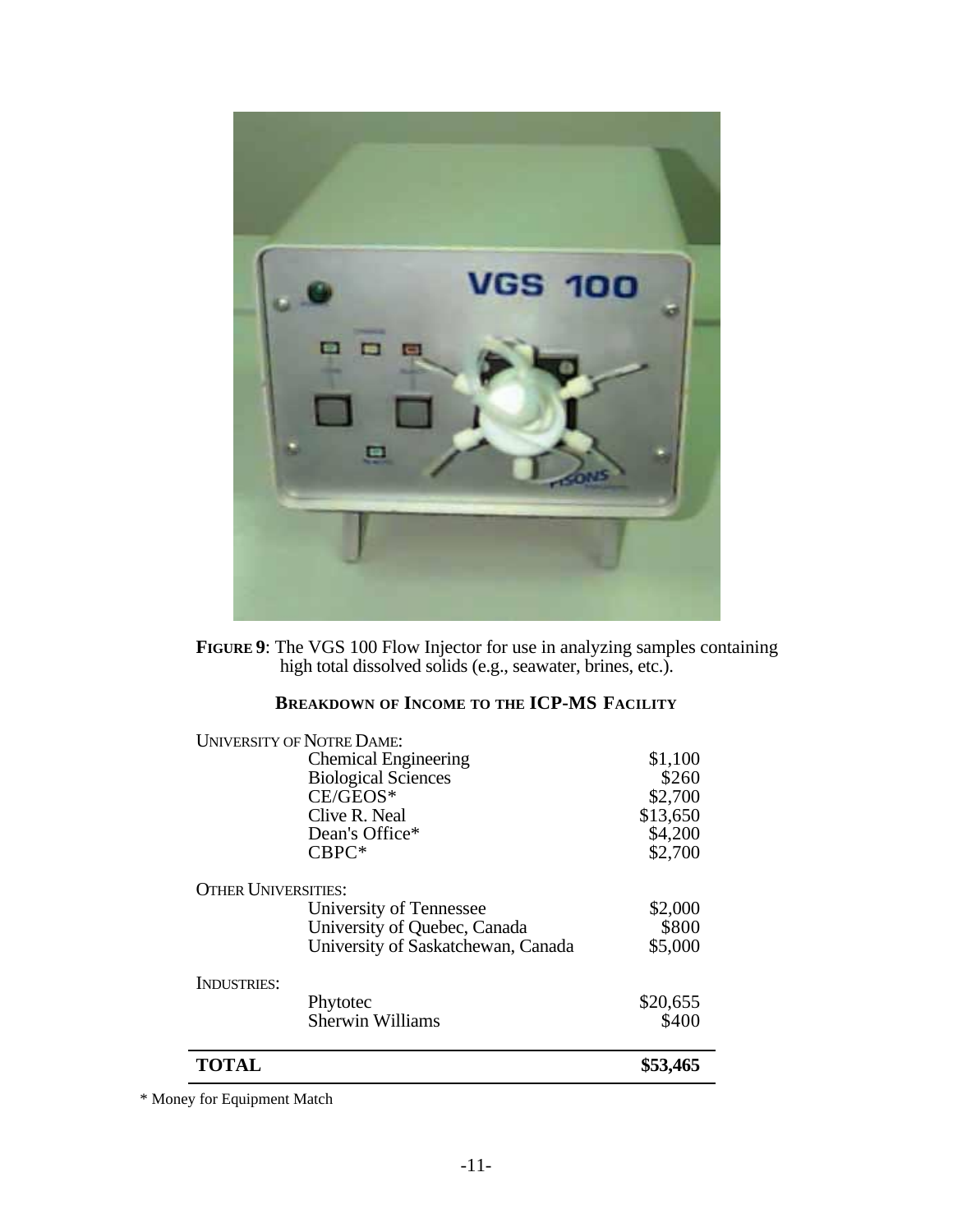This income allowed:

- 1) the completion of an unfunded Master's thesis on the analyses of the platinum group elements and gold ( $PGEs + Au$ ) in geological samples;
- 2) the development of a technique to analyze high-field strength elements in geological samples;
- 3) partial funding of a project to analyze the PGEs + Au in sediments across the Cretaceous-Tertiary boundary.

Total expenditures from January 1st 1995 until August 30th, 1996, was \$56,218.31, making a lab deficit of \$2,753.31. However, these figures do not reflect income during September which should reduce this to a zero balance.



**FIGURE 10**: The Gilson Autosampler which allows automated runs of up to 150 samples with a wash procedure in-between each individual sample tube.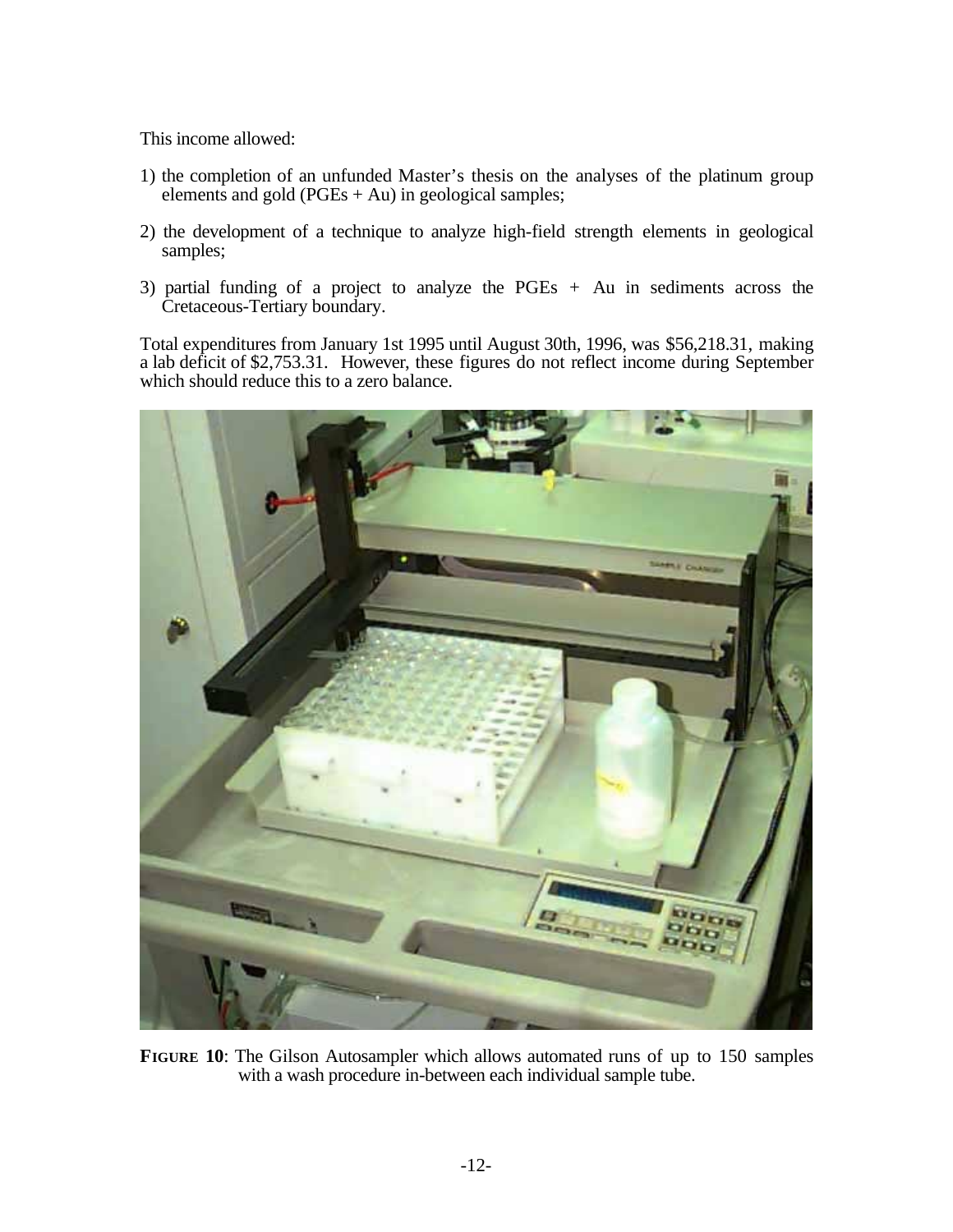### **ADDITIONS**

- The current laser sampler has only a infra red laser set at 1064 nm. Upgrade of the existing is planned to include visible  $(532 \text{ nm})$  and ultra-violet  $(266 \text{ nm})$  capabilities which will extend its applications to solids deficient in the transition elements and allow us to better control the ablation process.
- A larger vacuum pump will be attached to the expansion chamber of the ICP-MS to lower the vacuum and obtain higher sensitivity.

### **FUTURE IMPROVEMENTS**

- A microwave sample preparation system will enhance sample preparation throughput. This will greatly reduce the dissolution time for organic and mineral/rock samples.
- Overhaul of the air handling system in 112 Cushing, the sample preparation clean lab will be carried out in the Fall of 1996.
- A concentric nebulizer will be added in order to analyze small volume samples.

### **USE OF THE NOTRE DAME ICP-MS FACILITY**

The following research projects have been undertaken in the ICP-MS lab:

*Solutions from the differential dissolution of the meteorite Orgueil. Ontong Java Plateau Basalts from Malaita, Solomon Islands. Ontong Java Plateau Basalts from Makira, Solomon Islands.*

*Ontong Java Plateau Basalts from Leg 130 of the Ocean Drilling Project.*

*Hafnium and barium abundances in semi-conductors.*

*Scavenging of trace metals in lake water.*

*Apollo 12 lunar basalts.*

*Apollo 16 lunar highlands samples.*

*Russian kimberlite samples.*

*Characterization of NIST standard reference glasses 610 & 612.*

*Characterization of new USGS standards BIR-2, DTS, AGV-2 and BHVO-2.*

*Groundwater samples from Juday Creek.*

*Fe contents in liver samples.*

*Platinum group elements (+Au) in samples across the Cretaceous-Tertiary boundary.*

The following industrial analyses have been conducted:

*Uranium and cesium contents in groundwater - PhytoTech, New Jersey. Fe contents in paint - Sherwin Williams, Chicago.*

The following analytical procedures have been or are being developed:

*Platinum group element (& Au) in geological samples. High field strength element determinations in geological samples. Trace element analysis of minerals in thin section using Laser Ablation ICP-MS. Trace element analysis of Ceramics using Laser Ablation ICP-MS.*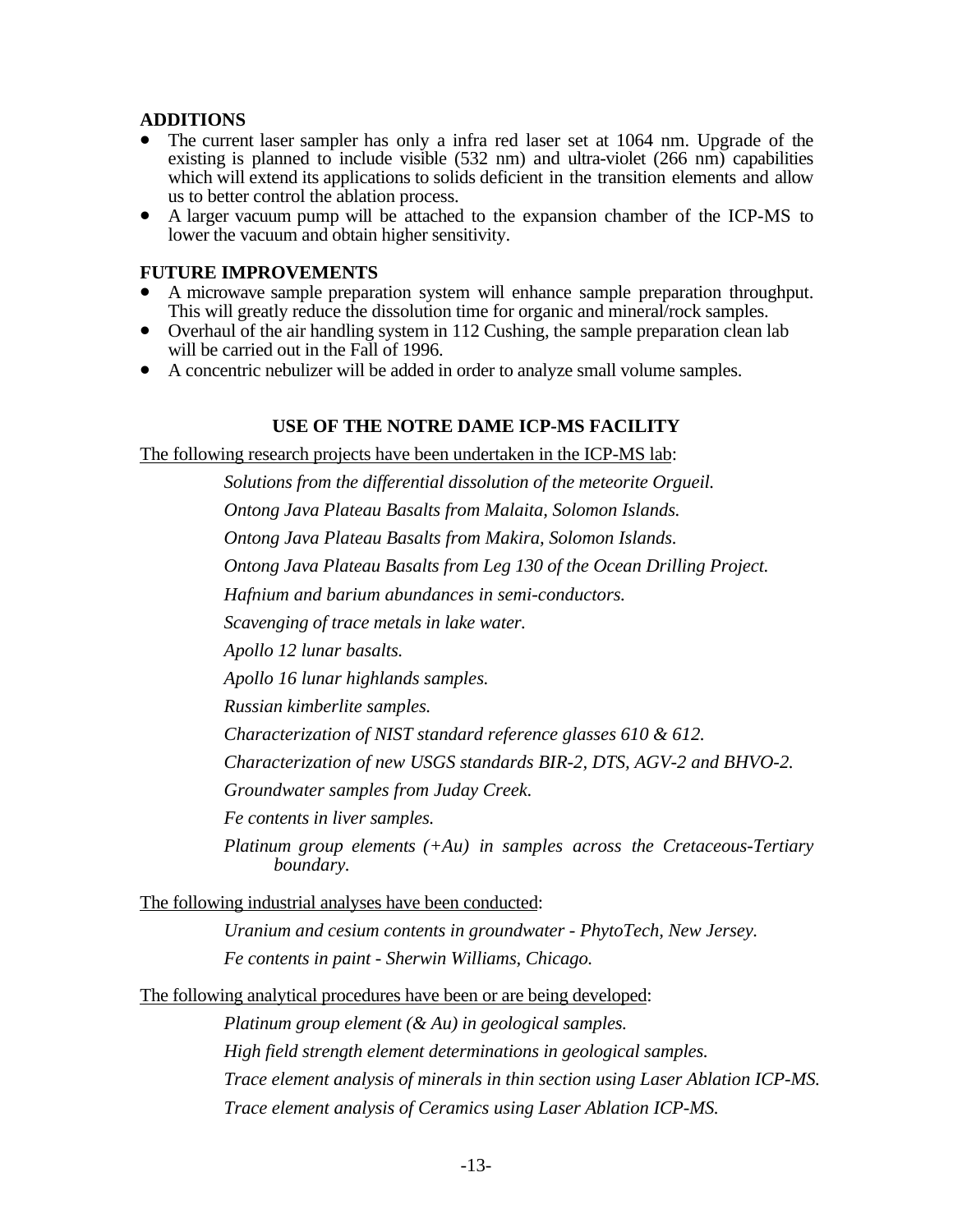*Develop Electrothermal vaporization (ETV) technique for analysis of Cadmium and other toxic elements in durum wheat.*

The following Masters projects have been completed or are in progress:

*Treatment of High-Selenium Waste Waters - Jonathan Noris, 1994.*

- *Development of an ICP-MS Analytical Technique for the Quantification of the Platinum Group Elements (PGEs) and Gold in Geological Samples using Cation Exchange Pretreatment - James A. O'Neill, Jr, 1996.*
- *Development of an ICP-MS Protocol for Analyzing the High Field Strength Elements (HFSEs) in Geological Samples - Cathleen McGinnis, 1997.*

The following Ph.D. projects are currently in progress:

- *Characterization of the Sub-Lithospheric Mantle in Venezuela, South America, and its Influence upon Arc Magmatism in the Lesser Antilles - Cathleen McGinnis.*
- *Growth of the Large Igneous Provinces: A Case Study of the Ontong Java Plateau, SW Pacific - Amy Birkhold-VanDyke.*
- *Using Platinum Group Elements (PGEs) to Characterize the Nature of K-T Boundary Extinctions - James C. Ely.*

### **MAIN USERS OF THE NOTRE DAME ICP-MS FACILITY**

University of Notre Dame:

- 1. Dr. C. Neal, Civil Engineering & Geological Sciences
- 2. Dr. S. Silliman, Civil Engineering & Geological Sciences
- 3. Dr. J.K. Rigby, Civil Engineering & Geological Sciences
- 4. Dr. L.H. Ketchum, Civil Engineering & Geological Sciences
- 5. Dr. J.B. Fein, Civil Engineering & Geological Sciences
- 6. Dr. P. McGinn, Chemical Engineering
- 7. Dr. D. McAbee, Biological Sciences
- 8. 8 graduate students

Outside Users/Collaborators:

1. Dr. B. Ensley, Phytotech, New Jersey

- 2. Dr. N. Jain, Sherwin Williams paint Company, Chicago
- 3. Dr. S. Wilson, USGS
- 4. Dr. P. Jauhar, USDA, Fargo, North Dakota
- 5. Dr. S.J. Barnes, University of Quebec, Canada
- 6. Dr. S. Jana, University of Saskatchewan, Canada
- 7. Dr. A.R. Mermut, University of Saskatchewan, Canada

8. Dr. J. Mahoney, University of Hawaii

- 9. Dr. J. Brannon, Washington University, St Louis
- 10. Dr. F.A. Podosek, Washington University, St Louis
- 11. Dr. K. Johnson, University of New Orleans
- 12. Dr. L.A. Taylor, University of Tennessee
- 13. Dr. G.A. Snyder, University of Tennessee
- 14. Dr. J-F. Gaillard, Northwestern University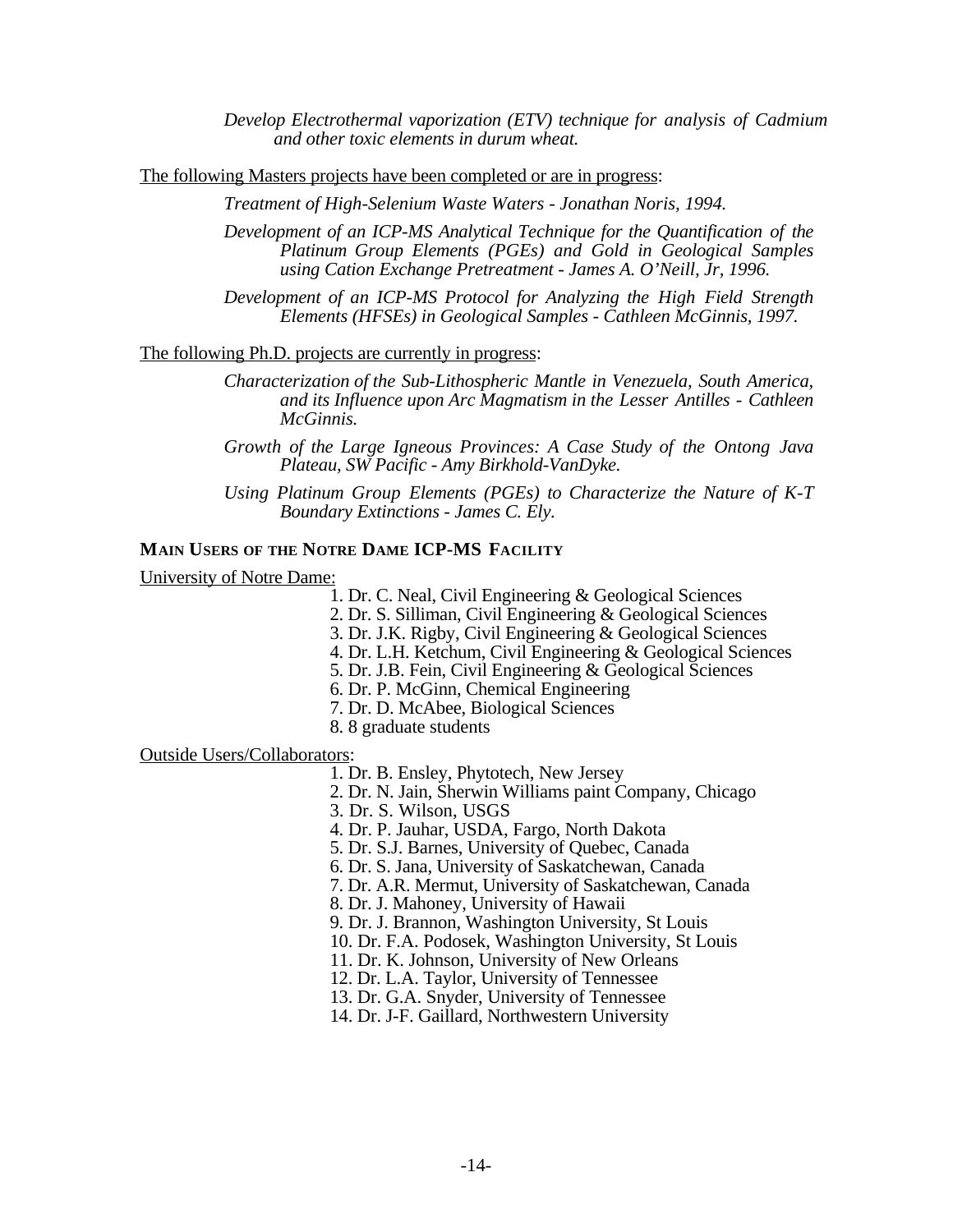### PUBLICATIONS & CONFERENCE ABSTRACTS REPORTING DATA FROM THE NOTRE DAME ICP-MS FACILITY

#### **PAPERS:**

- Neal C. R. , Davidson J. P., and McKeegan K. D. (1995) Geochemical analyses of small samples - microanalytical techniques for the nineties and beyond. *Reviews of Geophysics, Supplement.U.S National Report to the IUGG* (1991-1994), 25-32.
- Mahoney J. J., White W. M., Upton B. J. G., Neal C. R., and Scrutton R.A. (1996) Beyond EM-1: Lavas from Afanasy-Nikitin Rise and the Crozet Archipelago, Indian Ocean. *Geology* **24**, 615-618.
- Neal C. R., Mahoney J. J., Duncan R.A., Kroenke L.W., Petterson M.G., and Jain J. (1996) The Rise and Fall of the Ontong Java Plateau. *AGU Monograph on Large Igneous Provinces* (J.J. Mahoney & M. Coffin, eds) (submitted).
- O'Neill J. A., Neal C. R., and Jain J. C. Quantifying the Platinum Group Elements (PGEs) and Gold in geological samples using cation exchange pretreatment and Ultrasonic Nebulization Inductively Coupled Plasma-Mass Spectrometry (USN-ICP-MS). *Chem. Geol*. (submitted).
- Pearce N. J. G., Perkins W. T., Westgate J. A., Gorton M. P., Jackson S. E., Neal C. R., and Chenery S. P. New data for the National Institute of Standards and Technology 610 and 612 glass reference materials. *Geostandards Newsletter* (submitted).
- Podosek F. A., Ott U., Brannon J. C., Bernatowicz T. J., and Neal C. R. Pervasive Cr anomalies in Orgueil. *Meteoritics* (submitted).
- Jain J.C., McGinnis C., and Neal C.R. Minimization of memory effects in the measurement of low-level high field strength elements by ICP-MS (*in preparation*).

#### **EXTENDED ABSTRACTS:**

- Podosek F. A., Ott U., Brannon J. C., Bernatowicz T. J., and Neal C. R. (1995) <sup>54</sup>Cr anomalies in the Orgueil carbonaceous Chondrite. *Annual Meeting of the Meteoritical Society Meeting*, Washington D.C.
- Snyder G. A., Neal C. R., and Taylor L. A. (1995) Mantle sources of lunar volcanism in the Ocean of Storms: Evidence from trace-element and Nd isotopic chemistry of finegrained basalts at Apollo 12. 26th Lunar & Planetary Science Conference
- Chambers J. G., Snyder G. A., Taylor L. A., and Neal C. R. (1995) Dichotomy of majorelement and trace-element chemistry of some KREEPy to super-KREEPy Mg-rich highland lithologies: Revitalization of REEP-fraction metasomatism. 26th Lunar & Planetary Science Conference
- Podosek F. A., Ott U., Brannon J. C., Bernatowicz T. J., Neal C. R., Alexander C., and MacPherson G. J. (1994) Distribution of Cr anomalies in carbonaceous chondrites. *Annual Meeting of the Meteoritical Society*, Prague, Czech Republic.
- Neal C. R. and Taylor L. A. (1994) Utilization of ICP-MS analytical techniques for determination of siderophile-element abundances: Potential uses for the planetary geochemist. *Lunar Planet. Sci.* **XXV**, 983-984.
- Ott U., Podosek F. A., Brannon J. C., Bernatowicz T. J., and Neal C. R. (1994) Chromium isotopic anomalies in stepwise dissolution of Orgueil. *Lunar Planet. Sci.* **XXV**, 1033- 1034.

### **ABSTRACTS:**

Jain J. C., Neal C. R., and O'Neill J. A. Jr. (1996) Origin of the Ontong Java Plateau (OJP) at the Core-Mantle Boundary: Platinum Group Element (PGE) and Gold (Au) Evidence**.** AGU Fall Meeting, San Francisco.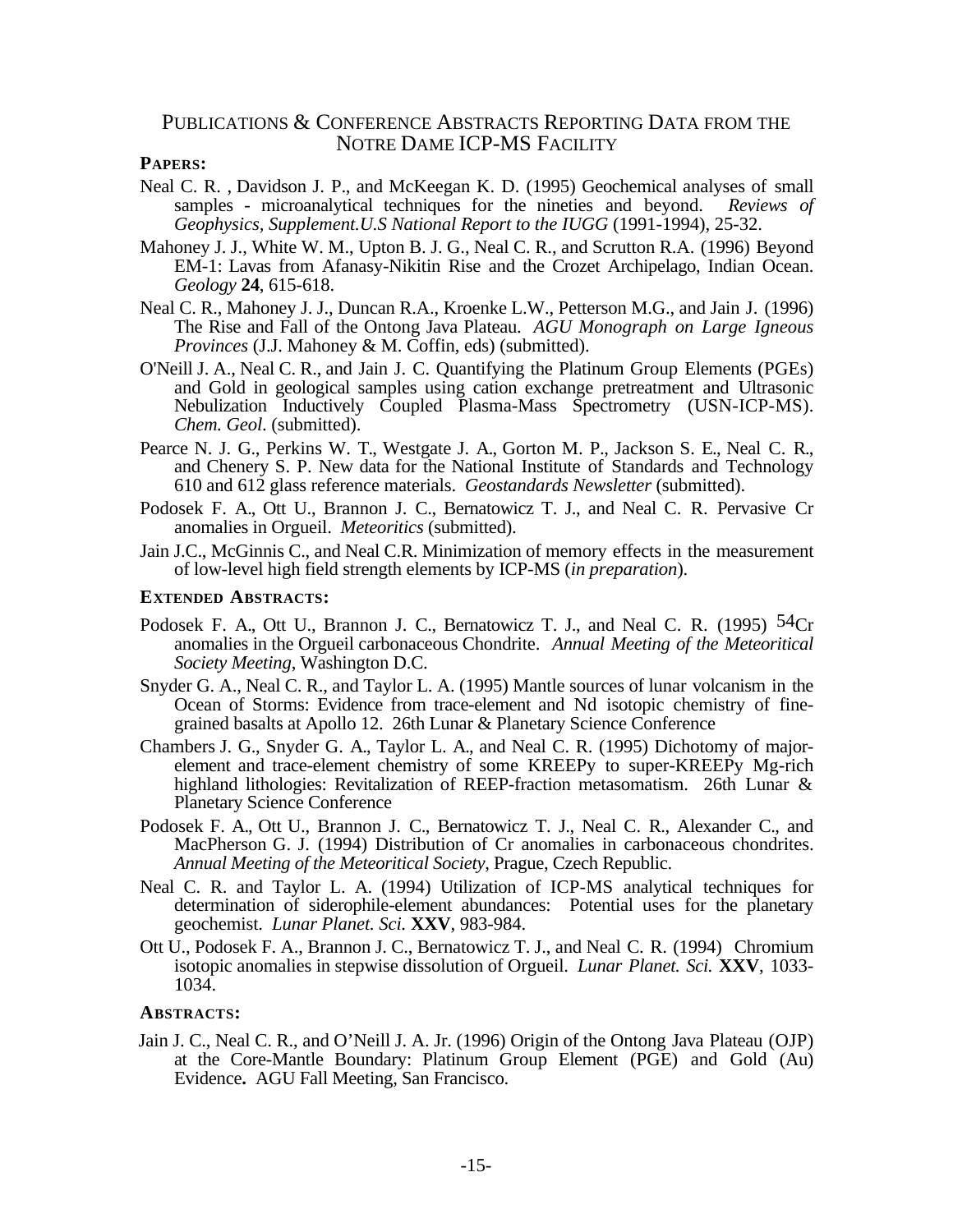- Birkhold-VanDyke A. L., Neal C. R., Jain J. C., Mahoney J. J., and Duncan R. A. (1996) Multi-Stage Growth for the Ontong Java Plateau (OJP)? A Progress Report from San Cristobal (Makira), Solomon Islands. AGU Fall Meeting, San Francisco.
- McGinnis C. E., Neal C. R., and Jain J. C. (1996) Development of an Analytical Technique for the Accurate & Precise Determination of the High Field Strength Elements (HFSEs), Cs, & Mo by ICP-MS with Geological Applications. AGU Fall Meeting, San Francisco.
- O'Neill J. A. Jr., Neal C. R**.**, and Jain J. C. (1996) Addressing Heterogeneous Distribution & Trace Abundances of Platinum Group Elements (PGEs) and Gold (Au) in Silicate Rock Matrixes: Quantitative Analyses using Ultrasonic Inductively Coupled Plasma-Mass Spectrometry (USN-ICP-MS). AGU Fall Meeting, San Francisco.
- Ely J. C., Neal C. R., and Rigby J. K. Jr. (1996) Platinum Group Elements (PGEs) and Gold (Au) Abundances Using Ultrasonic Nebulizer- Inductively Coupled Plasma-Mass Spectrometry (USN-ICP-MS) From a Volcanic Ash Sequence Spanning the K-T Boundary, McCone Co., MT. AGU Fall Meeting, San Francisco.
- Sivanandan S., Jain J., McGinnis C., and Neal C.R. (1996) Limiting factors in the determination of low level rare earth and high field strength elements (REE & HSFE) by Inductively Coupled Plasma Mass Spectrometry (ICP-MS). *42nd International Conference on Analytical Sciences & Spectroscopy*, August 10-13, 1996, Univ. Western Ontario, London, Ontario, Canada.
- O'Neill J. A. Jr., Neal C. R., and Jain J. C. (1995) Determination of Platinum Group Element (PGE) and gold abundances by Inductively Coupled Plasma-Mass Spectrometry (ICP-MS) following separation by cation exchange. *AGU Fall Meeting*, San Francisco, *EOS* **76**, 663.
- Jain J. A. Jr., O'Neill J. A., Neal C. R., Mahoney J. J., and Petterson M. G. (1995) Siderophile elements in Large Igneous Provinces (LIPs): Origin of the Ontong Java Plateau at the core-mantle boundary? *AGU Fall Meeting*, San Francisco, *EOS* **76**, 700.
- Petterson M. G., Neal C. R., Saunders A. D., Babbs T. L., Mahoney J. J., and Duncan R. A. (1995) Speculations regarding the evolution of the Ontong Java Plateau. *AGU Fall Meeting*, San Francisco, *EOS* **76**, 693.
- O'Neill J. A. Jr., Neal C. R., and Jain J. C. (1995) Determination of platinum group elements and gold by inductively coupled plasma mass spectrometry following separation by cation exchange. *Geological Society of America Annual Meeting*, New Orleans.
- Neal C. R. (1995) Matrix-matched standardization of garnet and clinopyroxene REE profiles using LA-ICP-MS: Developing a technique for analyzing petrographic thin sections. *V.M. Goldschmitt Conference*, Penn State University.
- Pearce N. J. G., Perkins W. T., Westgate J. A., Groton M. P., Jackson S. E., and Neal C. R. (1995) Trace element data for the NIST synthetic glass reference materials 610 and 612. *V.M. Goldschmitt Conference*, Penn State University.
- Neal C.R., Mahoney J.J., Saunders A.D., and Babbs T.L. (1994) Trace element characteristics of a 3.5-4km thick section of OJP basalts, Malaita, Solomon Islands. AGU Fall meeting, San Francisco, *EOS* **75**, 727.
- Neal C. R. (1993) Using LaserProbe ICP-MS to analyse petrographic thin sections for trace elements: A preliminary report. AGU Fall Meeting, San Francisco, *EOS* **74**, 626.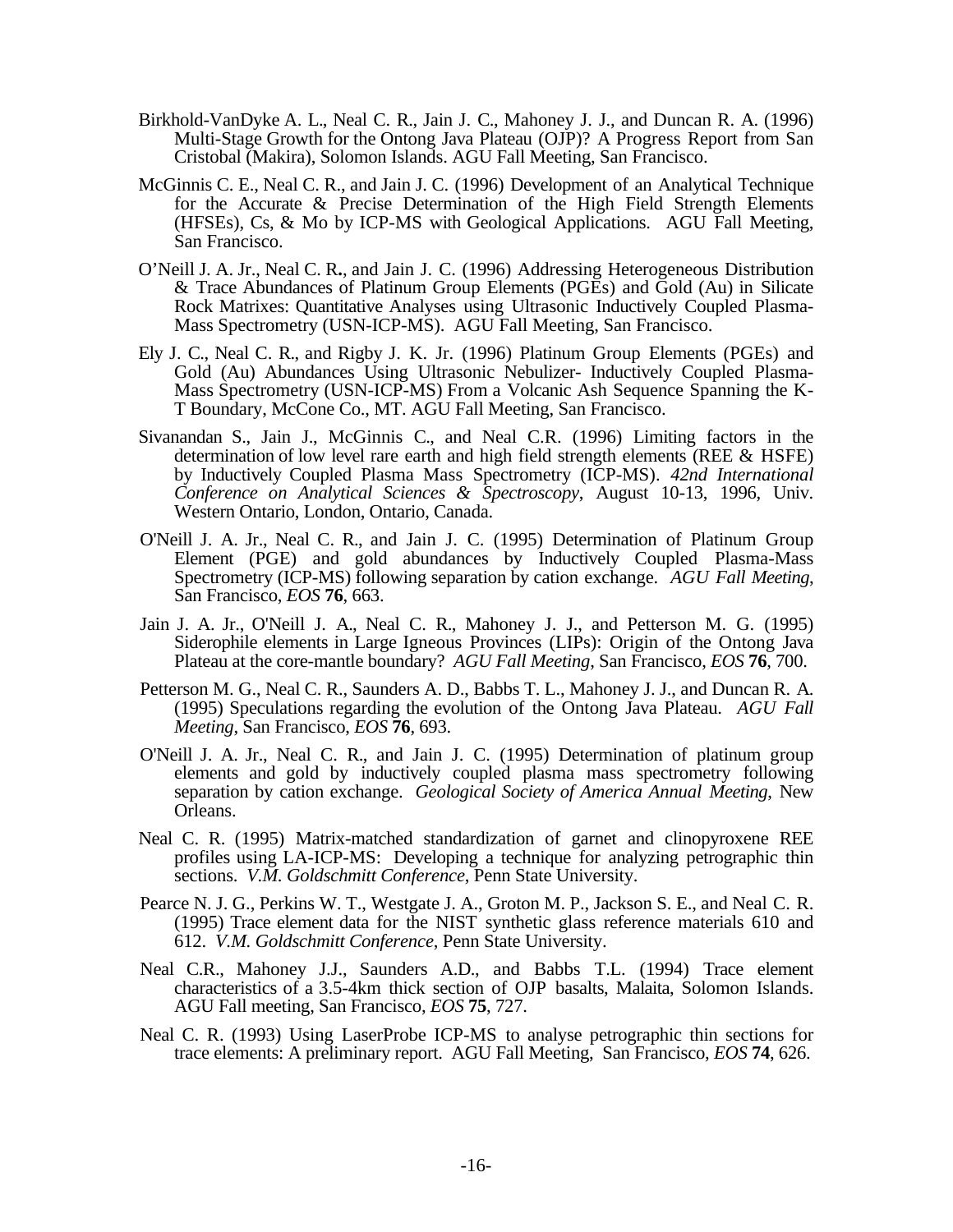# **APPENDIX A**

# **PROTOCOLS**

# **1) ICP-MS LAB PROTOCOLS**

- 1) CLEAN CONES IN THE EMP LAB;
- 2) ALWAYS WIPE DOWN BENCH TOPS, TOPS OF THE MACHINERY, DESKS, ETC., WITH 18 MEGAOHM WATER WHEN YOU ARE ABOUT TO HAND OVER TO ANOTHER USER;
- 3) MEET WITH THE NEXT USER BEFORE HANDING THE MACHINE OVER TO DISCUSS PERFORMANCE, PROBLEMS, ETC.;
- 4) MAKE SURE CLEAN CONES AND GLASSWARE ARE INSTALLED AFTER YOU HAVE RUN YOUR LAST SAMPLE AND BEFORE HANDING OVER TO THE NEXT MACHINE (YOU WILL HAVE TO OBTAIN THE NEXT USERS CONES);
- 5) DO NOT STORE SAMPLES IN THE AUTOSAMPLER RACKS. ALL SAMPLES LEFT IN THESE RACKS AFTER USER CHANGE OVER WILL BE DISCARDED;
- 6) ALL SAMPLES LEFT OUTSIDE A USERS DESIGNATED CUPBOARDS SPACE AFTER THAT USER HAS HANDED THE MACHINE OVER WILL BE THROWN OUT;
- 7) THE USER OPERATING ON THE FIRST OF EACH MONTH HAS TO CLEAN THE TACKY MAT;
- 8) MAKE SURE THE ARGON AND CHILLER ARE TURNED OFF AFTER LEAVING FOR THE DAY - FOLLOW THE PROCEDURE ATTACHED TO THE AR TANK FOR TURNING THE ARGON OFF;
- 9) WHEN USING THE ETV, MAKE SURE THE VALVE IN THE AR LINE IS OPEN TO ALLOW AR TO FLOW TO THE ETV. **MAKE SURE YOU CLOSE IT AGAIN AFTERWARDS - IF NOT, A LOT OF AR IS LOST.**
- 10) INFORM CLIVE/JINESH WHEN NEW ARGON IS NEEDED AT LEAST TWO DAYS PRIOR TO IT RUNNING OUT (IF YOU CAN EASILY TILT THE TANK, IT'S TIME FOR NEW ARGON!);
- **11) ALL BREAKAGES AND/OR MISHAPS TO BE REPORTED IMMEDIATELY!!!!**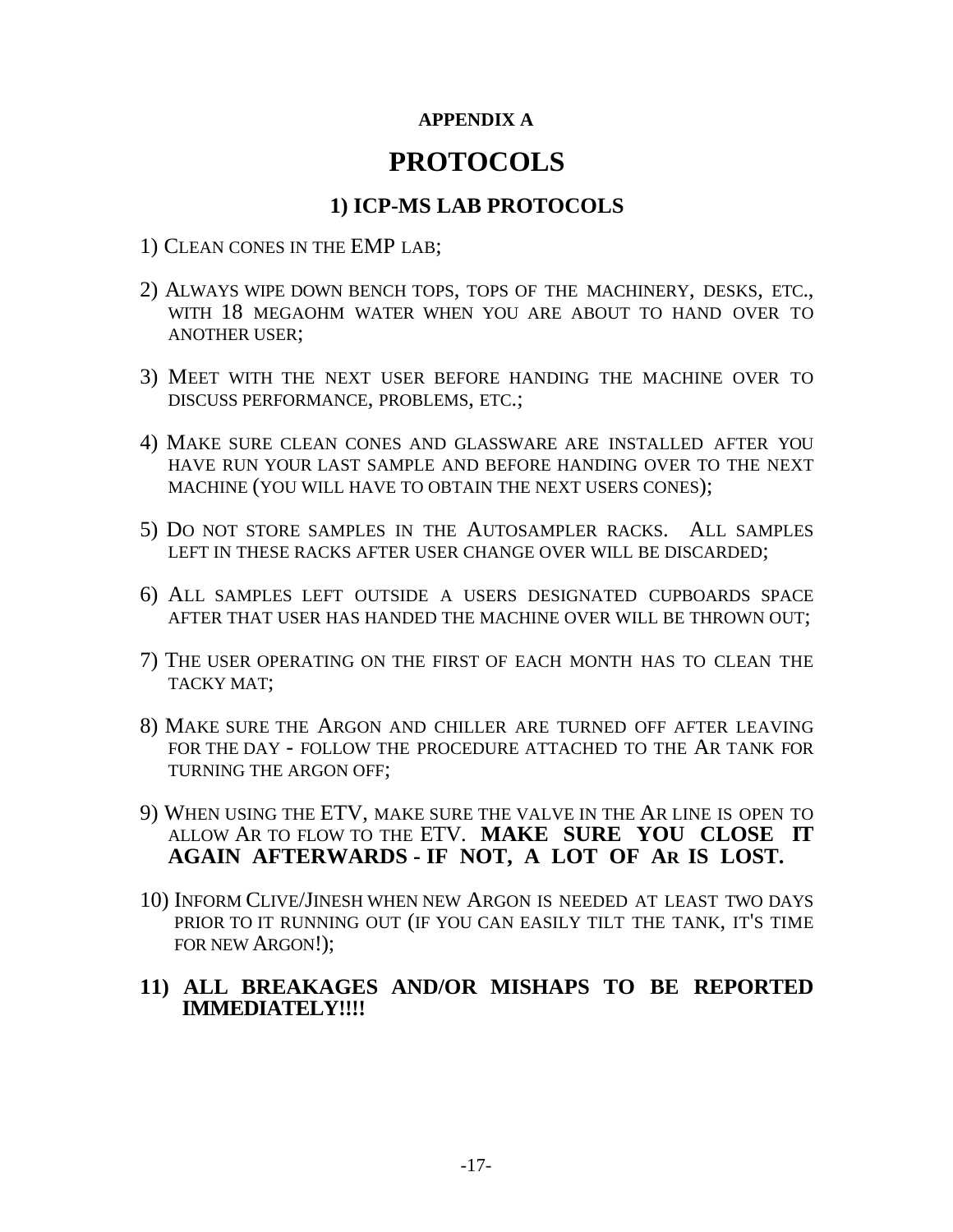# **2) SAMPLE PREPARATION CLEAN-LAB PROTOCOLS**

- Always wear a lab coat and overshoes in the lab;
- When handling acids, wear safety goggles and plastic gloves;
- NO OPEN BEAKERS OUTSIDE THE FUME HOOD;
- Before handling hydrofluoric acid (HF), make sure you know where the antidote cream is;
- IF YOU SPILL "HF" ON YOURSELF, PUT THE ANTIDOTE CREAM ON THE AFFECTED AREA AFTER QUICKLY RINSING THE AREA WITH WATER. CONTACT SECURITY IMMEDIATELY FOR TRANSPORT TO THE INFIRMARY OR EMERGENCY ROOM.
- When handling "HF", always wear to full face mask and always keep open containers of "HF" well inside the fume hood;
- When using the pipettes, always use a new pipette tip for each new solution.
- When using the balance, remove static from Teflon containers using the "anti-Static" gun provided;
- Always use container that have been cleaned following the "Cleaning Protocol".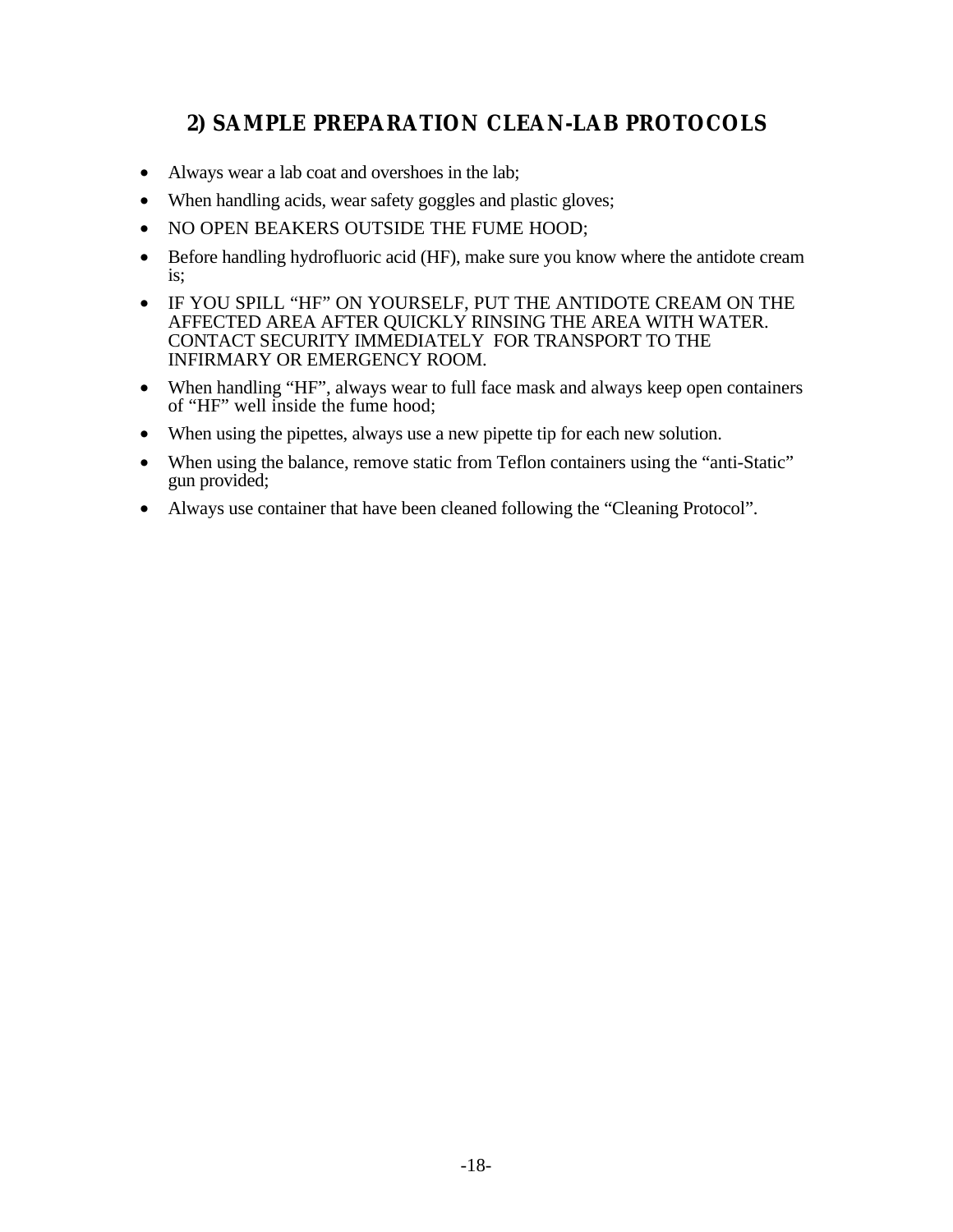# **3) WHOLE-ROCK SAMPLE PREPARATION (POWDERING) PROTOCOL**

This protocol is designed to minimize the contamination of the whole-rock powder during the preparation procedure. Potential contaminants are weathered surfaces, coolant oil from the rock saw, and in the case of the platinum group elements, the rock saw, hammer, splitter, jaw crushers, and personal jewelry.

By following this procedure, the resultant powder will be able to be analyzed for any element or isotope in the knowledge that the powder is free of contamination and it is the fresh whole-rock that is being analyzed.

# **1) REMOVE ALL JEWELRY FROM HANDS AND WRISTS and WASH HANDS**

## **2) SAWING AND GRINDING**

- (a) Use the water-cooled rock saw to trim off the weathered surfaces of the larger samples.
- (b) Use the 75µ disk (diamond impregnated) to grind off the sawn surfaces; to ensure that the surface is ground far enough, grind until the striations from the disk are parallel on the surface, then turn the sample  $90^\circ$  and repeat until the original striations have been removed. This disk may also be used to remove weathered surface remaining on the sawn large samples and from samples too small to saw.
- (c) Make sure that all surfaces have been ground using the 75µ disk such that fresh surfaces are now exposed.
- (d) After each sample has been ground, remove the disk from the grinding wheel and rinse thoroughly under the tap in order to avoid cross contamination between samples. Replace for the next sample.
- (e) Wash the ground sample under the tap and dry.

# **3) SPLITTING THE SAMPLE**

- (a) Place the sawn/ground sample in a heavy duty freezer bag and then put this inside a second. Place on a sturdy flat surface (NOT a bench or desk top).
- (b) The sample will be split into peanut-sized chips (or smaller) by using a hammer, but in order to eliminate contact with metal, the metal hammer is covered with cloth duct tape. A new layer is added for each sample in order to avoid cross contamination between samples.
- (c) As the sample has flat surfaces, hitting the sample with the duct tape-covered hammer should not split the bags unduly.
- (d) Gather the peanut-sized chips (or smaller) and place in a Pyrex beaker and cover with 18 megaohm (ultra-pure) water and ultrasonic for 30 minutes.
- (e) Air dry the sample and pick out any chip with a weathered surface.

# **4) POWDERING THE SAMPLE**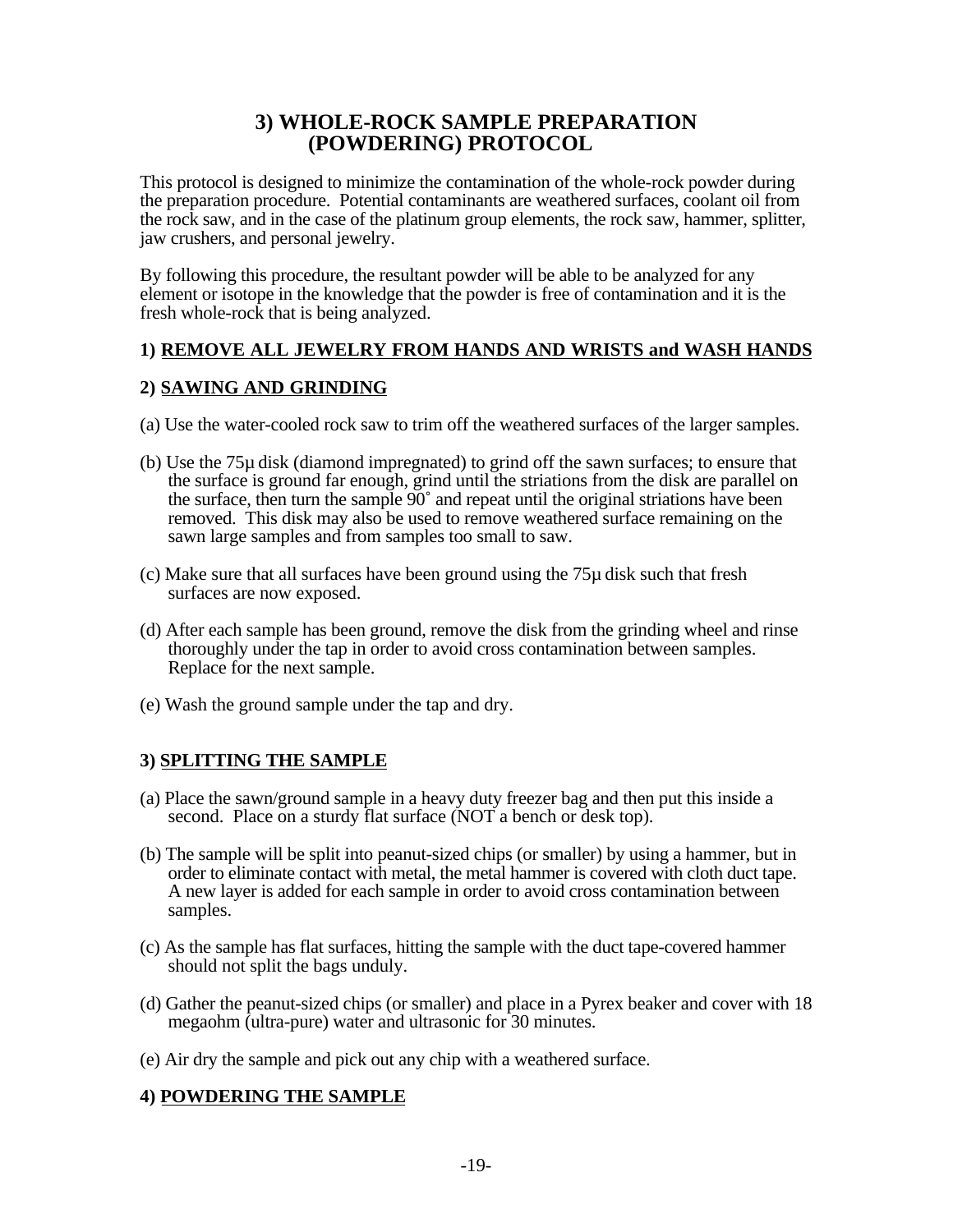- (a) Put the chips in the agate mill so that they fill the gap between ball and the chamber so that it is **HALF FULL. DO NOT OVERLOAD OR PUT LARGE CHIPS IN THE MILL.**
- (b) Put in the mill and start check after 5-10 minutes the consistency of the powder by putting on a clean pair of plastic gloves (a new pair for each sample) and feeling the consistency. It should feel like talcum powder when the grinding is complete. If it still feels "gritty", grind some more.
- (c) Tip the milled powder onto a clean piece of paper then pour into a clean, new ziplock plastic bag and label accordingly.
- (d) Wash the mill under the tap using a kitchen scouring pad to remove all powder. Rinse thoroughly water and then with acetone. Use the compressed air unit to dry the mill. Before adding the bulk of the chips of the next sample, add a small amount (to cover the bottom of the mill) and grind to ensure the mill is "cleaned out" of the previous sample. Remove and discard this powder, wash as before and dry. Then add the bulk of the sample chips to the mill.

### **REMEMBER TO:**

- (A) CLEAN EQUIPMENT/UTENSILS THOROUGHLY BETWEEN SAMPLES IN ORDER TO AVOID CROSS CONTAMINATION;
- (B) AVOID CONTACT OF THE SAMPLE WITH METAL TO AVOID ANY POTENTIAL PGE CONTAMINATION.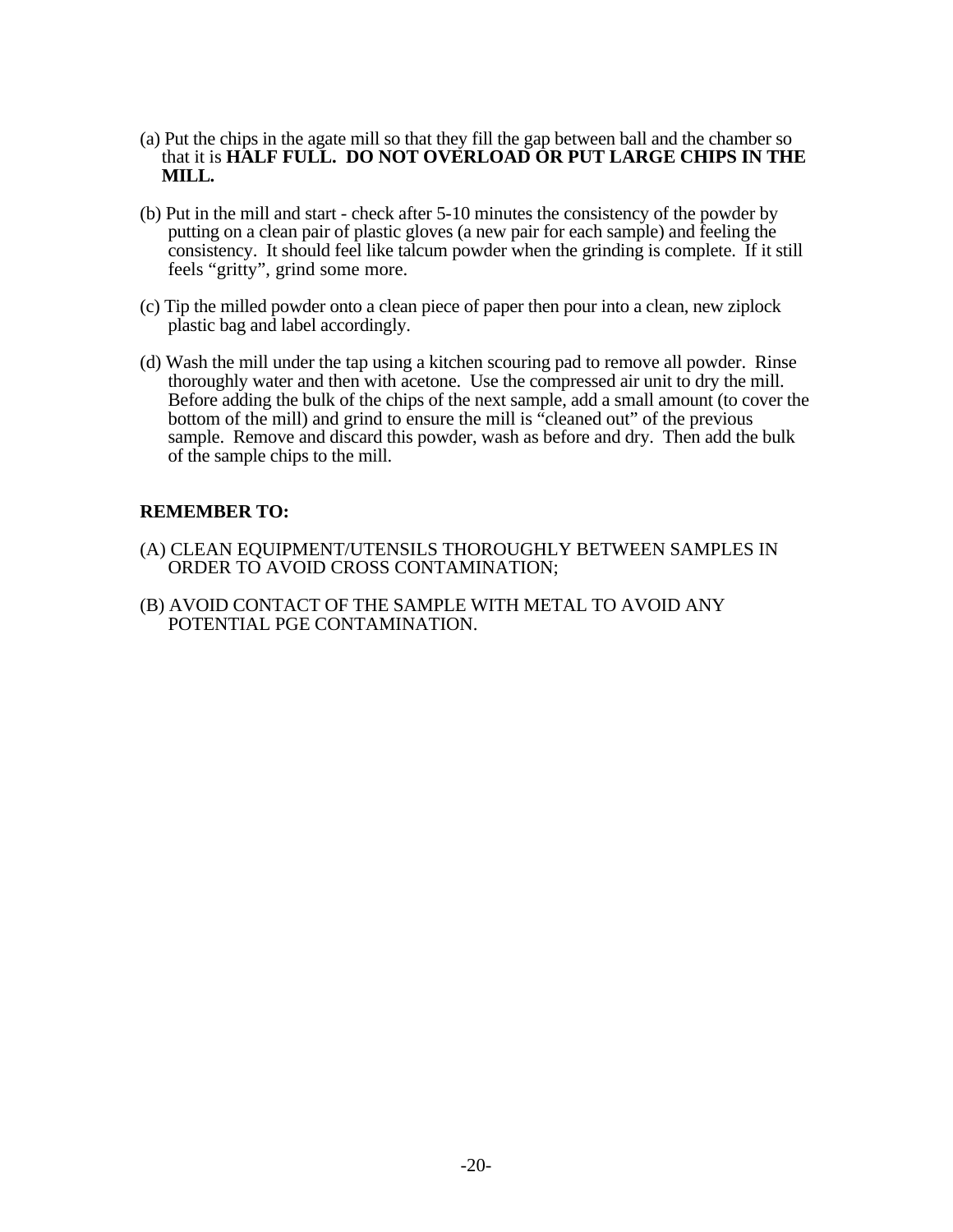# **4) TUNE-UP PROTOCOLS**

- Always wear overshoes or socked feet in the ICP-MS Lab;
- Always do a Fine Mass Calibration before starting;
- Always do a short term stability test and ensure  $RSD \leq 2\%$  for all elements before starting;
- Always fill out the log book each time you use the machine;
- 1) Check coolant level in main chiller;
- 2) Make sure main chiller and gas are turned on;
- 3) Check that the rotary switch on the side of the machine is set to "Normal";
- 4) Check that the sampler and skimmer cones, glassware, and tubes are clean and undamaged;
- 5) Check the initial Expansion Pressure (E3), Intermediate Pressure (E-4) and Analyzer Pressure (E-8) - enter values into log book;
- 6) Turn on mini-chiller to spray chamber;
- 7) Start the peripump after extracting the nebulizer and manually start the gas flows check that the spray is constant (let spray hit a tissue). If it is not (i.e., it is pulsing), adjust tension in pipes at peripump. If that does not fix it, seek help. Switch pump off after this procedure;
- 8) Go from "Pumping" mode to "Stand-By" mode (computer) and ensure that the cool gas flow rate is  $\approx 14$  l sec<sup>-1</sup>:
- 9) Let machine purge for about 15 seconds more than the minimum indicated by the computer;
- 10) Light the plasma;
- 11) After stabilization, switch to "Operate" mode;
- 12) The running pressures should be approximately: Expansion Pressure (E0), Intermediate Pressure (E-4), Analyzer Pressure (E-6) - enter values in log book;
- 13) Start the peripump;
- 14) Have the machine set at mass 115 (Indium) can be set using the computer;
- 15) Let the machine stabilize for  $\approx$  1 hour;
- 16) Then check that the torch is centered adjust horizontal and vertical settings checking cps read out on screen at the left of the machine;
- 17) To begin with, the lenses should be set to their default settings (i.e., Extraction  $= 2.0$ ; Collector = 7.8; L1 = 7.7; L2 = 5.4; L3 = 5.0; L4 = 3.8). RF power should be 1350 Watts.
- 18) Gas Flows: Nebulizer  $\approx 0.85$  l min<sup>-1</sup>; Cool Gas  $\approx 14$  l min<sup>-1</sup>; Auxiliary  $\approx 1.5$  l min<sup>-1</sup>. Gas flows may be adjusted slightly during the tuning procedure, but do this under supervision. Do not touch any other knob on the front panel.
- 19) Run a quick 30 second scan to check the resolution;
- 20) Then start tuning on mass 115 in the following order of lens stack controls: Extraction, Collector, L1, L3, L2, L4. Need to maximize counts at best stability.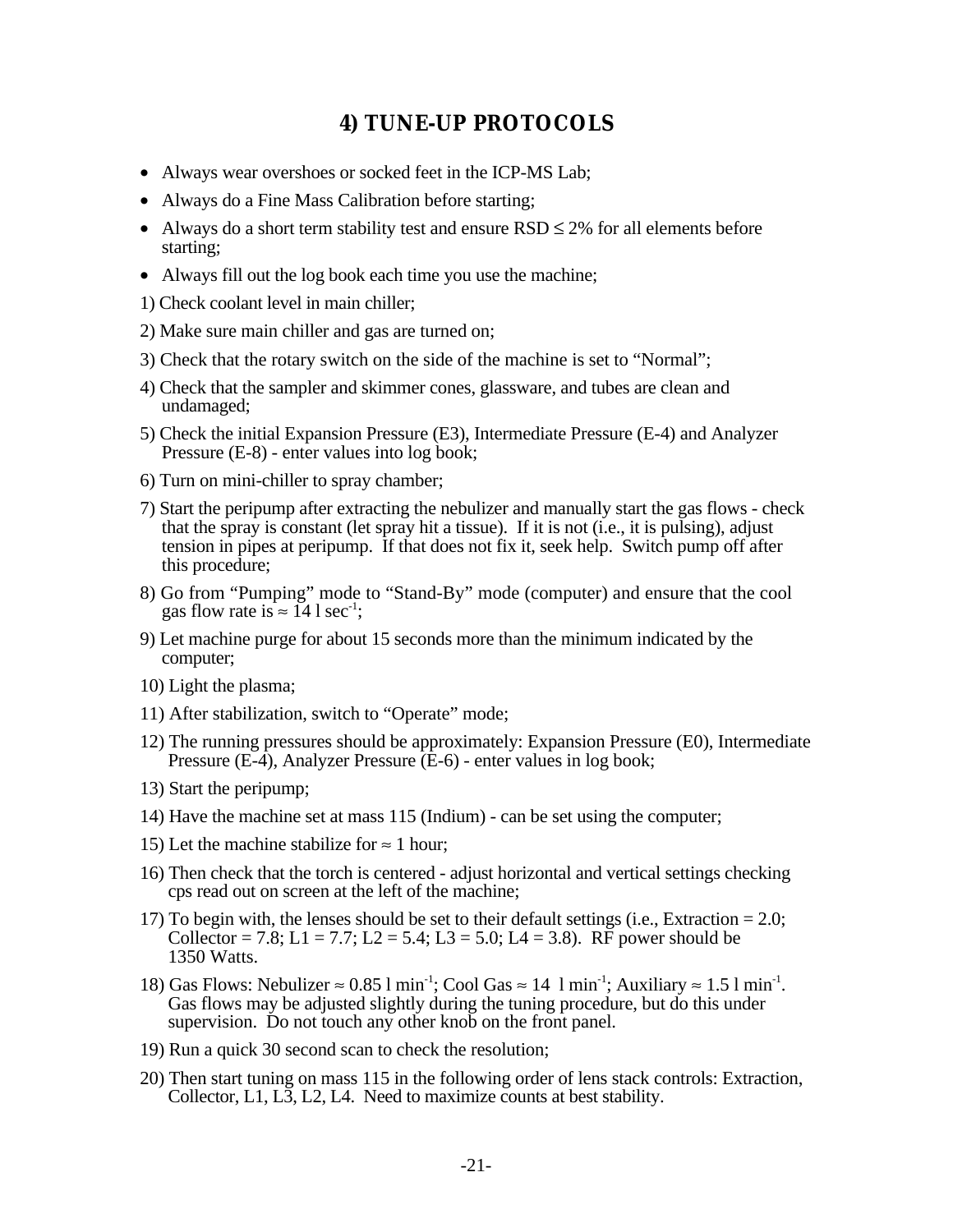- 21) Once the tuning procedure has been conducted once, adjust Auxiliary and Nebulizer flows to maximize counts at best stability;
- 22) Repeat steps 20) & 21);
- 23) Set the machine at mass  $156 =$  Cerium Oxide adjust gas flows (Auxiliary  $\&$ Nebulizer) to minimize oxides;
- 24) Re-set to mass 115 and repeat step 20);
- 25) Set machine to mass 9 (Beryllium) and repeat step 20);
- 26) Set machine to mass 238 (Uranium) and repeat step 20);
- 27) Once the tuning procedure is complete, enter lens settings and gas flows in the log book;
- 28) Run short term stability test only acceptable if elements are  $\leq$  2% standard deviation and oxides  $< 10\%$  of element (preferably  $< 5\%$ );
- 29) If stability test is OK, you are ready to run samples. If not, repeat tuning procedure.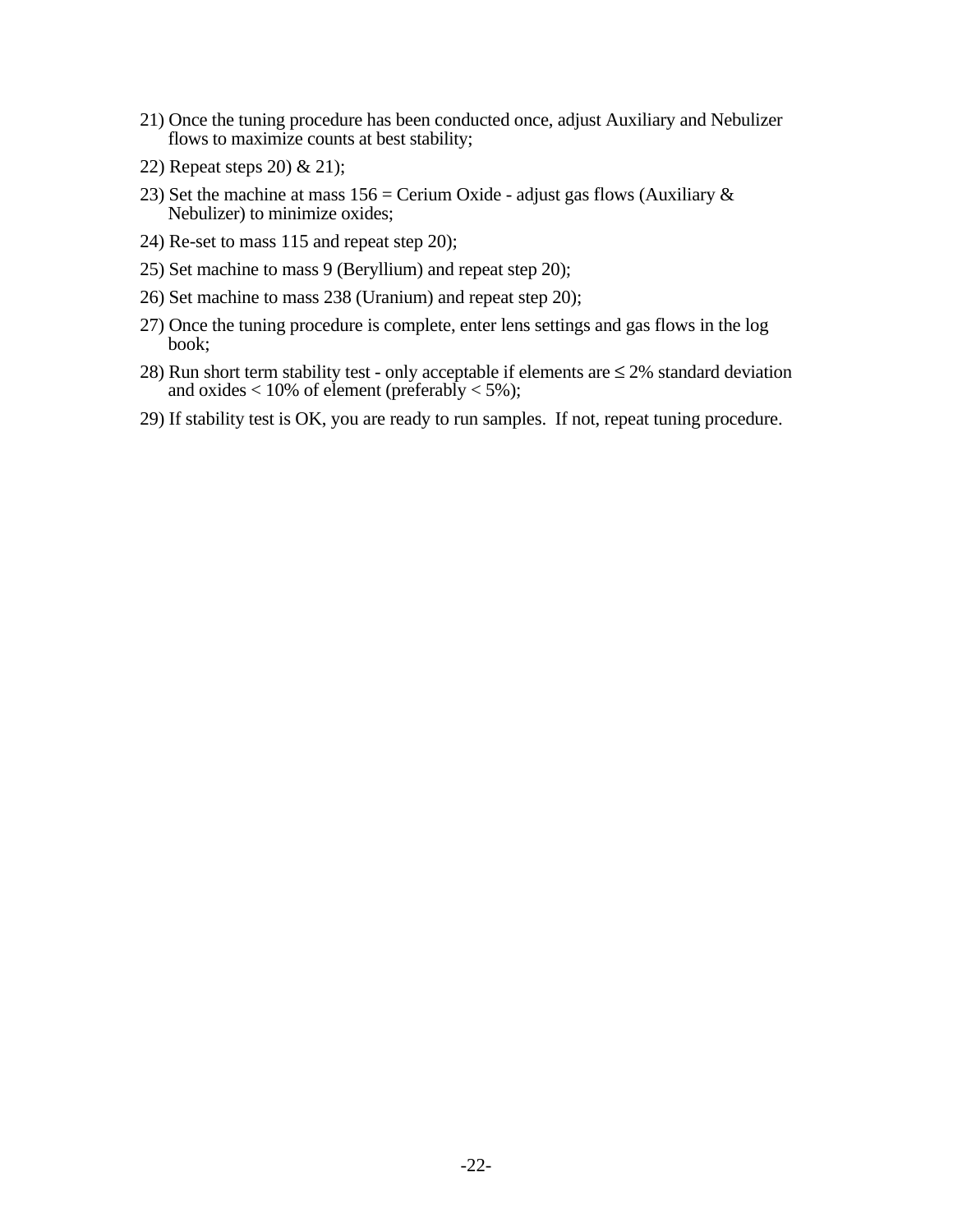### **5) SAMPLE PREPARATION AND MACHINE SET-UP USING FULL TRACE ELEMENT ANALYSIS PROTOCOL**

This procedure allows data to be reduced using both a modified standard addition protocol as well as using external calibration. It allows an independent check of the data, if it is questioned, or if the spike may have been made up incorrectly.

- 1) Dissolution of sample. After  $HF/HNO<sub>3</sub>$  treatment, dissolve 50mg of rock in 100 ml of  $2\%/5\%$  HNO<sub>3</sub> (depending on the matrix you are using - we will change to 5\% HNO<sub>3</sub>) gives 0.05% of rock in solution.
- 2) Make up a stock solution of As, Rh, In, Re, & Tl at 40 ppb in 5%  $HNO<sub>3</sub>$ . These will act as Internal Standards.
- 3) Prepare stock solutions of Matrix Standards A & B in DOUBLE the concentrations (ppb) shown in the table. Each Matrix Standard is prepared by adding 3 g of a stock solution to a test tube followed by 3 g of the Internal Standard stock. The Matrix Standard concentration for each element in the final solution should be close to those given in the table. Internal Standards are again at 20 ppb.
- 4) Prepare a stock solution of the Spike shown in the table (concentrations are again in ppb). In this stock solution should be the Internal Standards at 40 ppb concentration. 3g of this solution is added to 3 g of sample or concentration standards, such that the concentrations are half those in the table and the Internal Standards are again at 20 ppb.
- 5) **SAMPLE PREPARATION**: Prepare two sets of tubes for each concentration standard, each standard reference material, and each unknown sample:
	- (a) Prepare Concentration Standards of 1, 5, 10, 50, 100 ppb prepare two test tubes each containing 3 g of Concentration Standard solution of double the concentration required (i.e., 2, 10, 20, 100, or 200 ppb) to one add 3 g of the Internal Standard stock solution, to the other add 3g of the spike stock solution containing the internal standards at 40 ppb. This will give you Concentration Standards of 1, 5, 10, 50, & 100 ppb, the former unspiked (except for the internal standards) and the latter spiked with all elements listed in the table (plus the internal standards). Throughout this and the next two steps, the former is the unspiked aliquot and the latter the spiked aliquot;
	- (b) Add 3 g of each Procedural Blank to each tube; to one tube then add 3 g the Internal Standard stock solution, to the other add 3 g of the Spike containing the internal standards;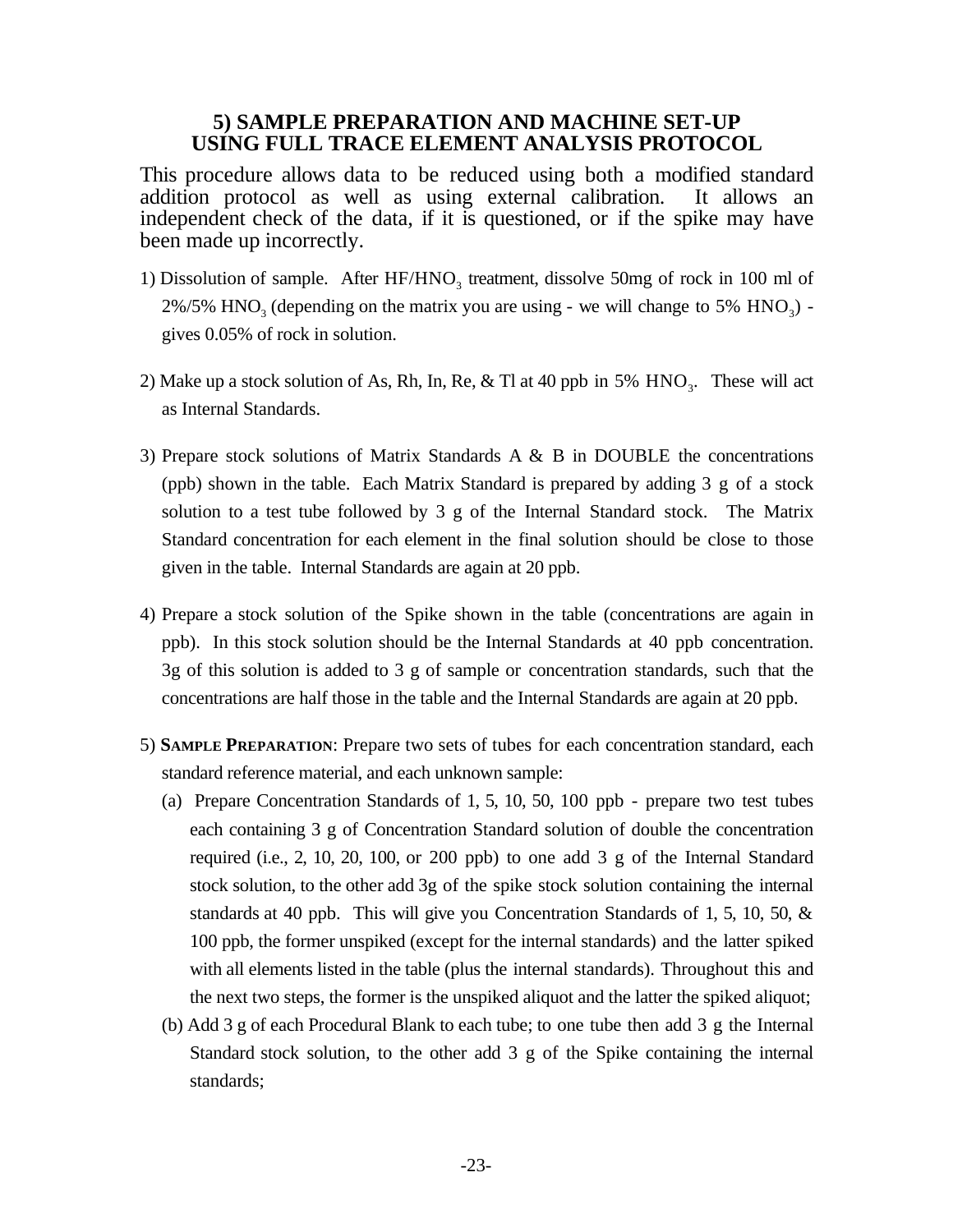- (c) Add 3 g of the standard reference material/unknown sample  $(0.05\%$  concentration) to each sample; to one tube then add 3 g of the Internal Standard stock solution, to the other add 3 g of the spike containing the internal standards. The former is the unspiked aliquot and the latter the spiked aliquot.
- (d) For each acid blank, add 3 g of 5%  $HNO<sub>3</sub>$  to 3g of the Internal Standard stock solution.
- 6) **ANALYSIS**: Set up the Matrix Standard, Concentration Standards, Standard Reference Materials, Acid Blanks, and Unknown Samples as follows:

| 1)  | Matrix Std A                          | 21)         | Procedural Blank Unsp                 |
|-----|---------------------------------------|-------------|---------------------------------------|
| 2)  | Matrix Std B                          | 22)         | Procedural Blank Sp                   |
| 3)  | $2\%/5\%$ HNO <sub>3</sub> Acid Blank | 23)         | $2\%/5\%$ HNO <sub>3</sub> Acid Blank |
| 4)  | 1ppb Conc Std Unsp                    | 24)         | Matrix Std A                          |
| 5)  | 1ppb Conc Std Sp                      | 25)         | Matrix Std B                          |
| 6)  | $2\%/5\%$ HNO <sub>3</sub> Acid Blank | 26)         | $2\%/5\%$ HNO <sub>3</sub> Acid Blank |
| 7)  | 5ppb Conc Std Unsp                    | 27)         | <b>Std Ref. Material Unsp</b>         |
| 8)  | 5ppb Conc Std Sp                      | 28)         | <b>Std Ref. Material Sp</b>           |
| 9)  | $2\%/5\%$ HNO <sub>3</sub> Acid Blank | 29)         | $2\%/5\%$ HNO <sub>3</sub> Acid Blank |
| 10) | 10ppb Conc Std Unsp                   | <b>30</b> ) | Unknown Sample 1 Unsp                 |
| 11) | 10ppb Conc Std Sp                     | 31)         | Unknown Sample 1 Sp                   |
| 12) | 2%/5% HNO <sub>3</sub> Acid Blank     | 32)         | $2\%/5\%$ HNO <sub>3</sub> Acid Blank |
| 13) | Matrix Std A                          | 33)         | Unknown Sample 2 Unsp                 |
| 14) | Matrix Std B                          |             | 34) Unknown Sample 2 Sp               |
| 15) | 50ppb Conc Std Unsp                   | 35)         | $2\%/5\%$ HNO <sub>3</sub> Acid Blank |
| 16) | 50ppb Conc Std Sp                     | 36)         | Matrix Std A                          |
| 17) | $2\%/5\%$ HNO <sub>3</sub> Acid Blank | 37)         | Matrix Std B                          |
| 18) | 100ppb Conc Std Unsp                  | 38)         | $2\%/5\%$ HNO <sub>3</sub> Acid Blank |
| 19) | 100ppb Conc Std Sp                    |             | ETC., ETC.!                           |
| 20) | $2\%/5\%$ HNO <sub>3</sub> Acid Blank |             |                                       |

- 7) Between each test tube, a 3 stage wash sequence is run: (a)  $10\%$  HNO<sub>3</sub> + 1 drop of HF per 150 ml of nitric; 2) 10%  $HNO<sub>3</sub>$ ; 3) 2%/5%  $HNO<sub>3</sub>$  (depending on which is used as the matrix for your standards and samples). Each wash is run for 90 seconds.
- 8) Run a Standard Reference Material (unspiked and spiked) at the beginning, middle, and end of your run.
- 9) At the end of your run, end up with Matrix Std A, Matrix Std B, then the concentration standards of 1, 10, 100 ppb (unspiked and spiked). Again, run the wash sequence between each test tube.
- 10) Do not run more than 12 unknown samples in one run.

# **DATA REDUCTION**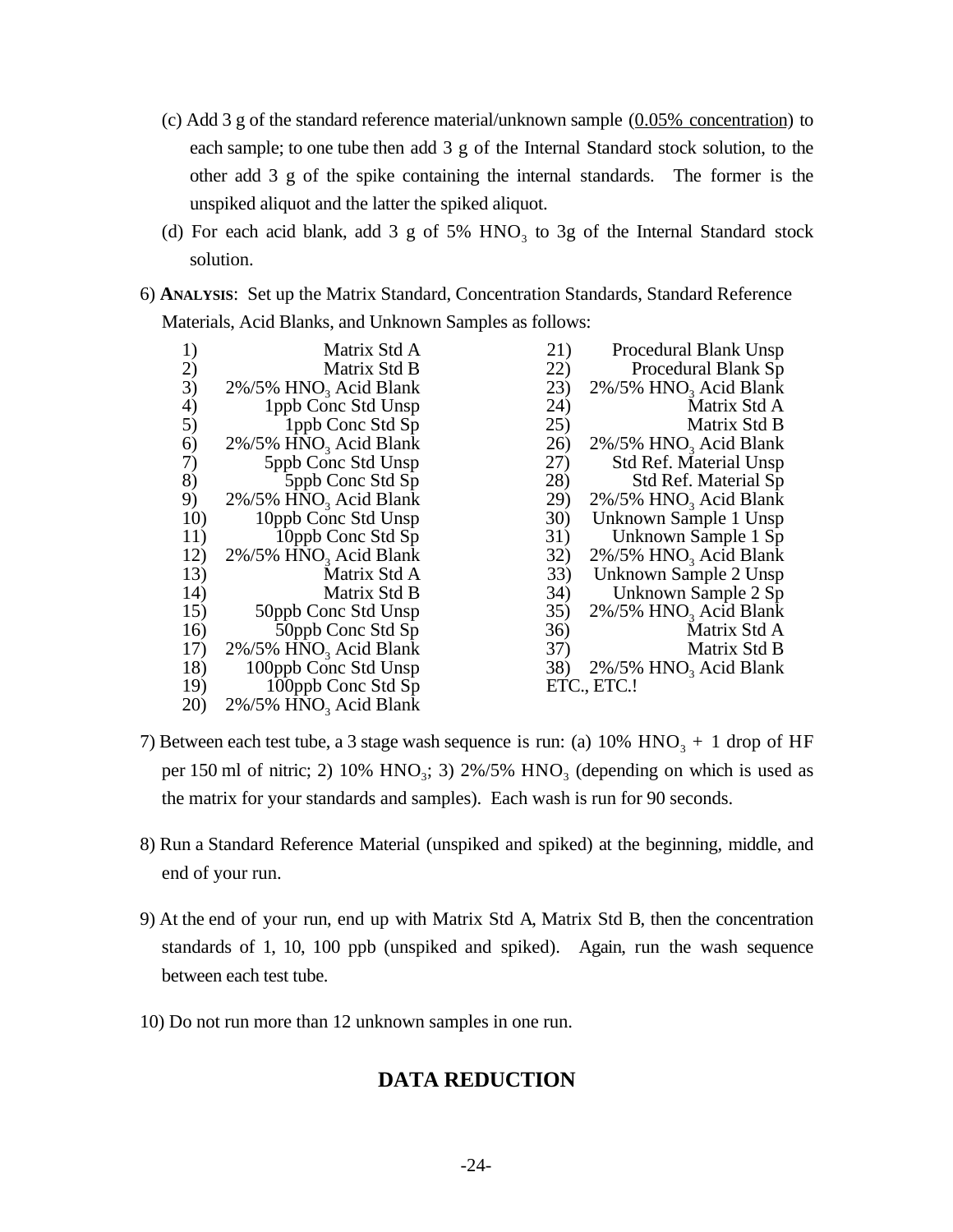1) **BLANK CORRECTION**: *Sample Counts - Acid Blank Counts* (nearest acid blank to where sample was analyzed in the sequence).

2) **INTERFERENCE CORRECTION**: *Blank-Corrected Sample Counts - % of Interference Counts* (calculated from Matrix Standards A & B directly above and below the sample in the analysis sequence outlined above)

The following interferences are corrected for:

| $^{45}Sc = ^{28}Si^{16}OH$                          | $^{165}$ Ho = $^{151}$ Eu <sup>16</sup> O            |
|-----------------------------------------------------|------------------------------------------------------|
| <sup>45</sup> Sc = <sup>29</sup> Si <sup>16</sup> O | $^{167}$ Tm = $^{153}$ Eu <sup>16</sup> O            |
| ${}^{69}Ga = {}^{53}Cr {}^{16}O, {}^{138}Ba^{++}$   | ${}^{173}\text{Yb} = {}^{157}\text{Gd}^{16}\text{O}$ |
| ${}^{86}Sr = {}^{85}RbH$                            | ${}^{175}Lu = {}^{159}Tb^{16}O$                      |
| $^{151}Eu = ^{135}Ba^{16}O$                         | $^{177}$ Hf = $^{161}$ Dy <sup>16</sup> O            |
| ${}^{157}Gd = {}^{141}Pr {}^{16}O$                  | $^{181}$ Ta = $^{165}$ Ho <sup>16</sup> O            |
| $^{159}Tb = ^{143}Nd^{16}O$                         | $^{182}W = {^{166}Er^{16}O}$                         |
| $^{163}$ Dy = $^{147}$ Sm <sup>16</sup> O           |                                                      |

- 3) **CALCULATION OF "MATRIX FACTORS"**: These corrections are required to account for fluctuations in sensitivity (counts per ppb) due to signal suppression/enhancement. This can be conducted in two ways:
	- (a) Signal fluctuation in the regularly spaced Matrix Standards: Look at the counts on each element in these standards. Not only can you calculate the % of interferences on certain elements, but you can see the change in signal intensity on all elements. The assumption is that the change is linear between each set of Matrix Standards, and the counts on the samples/standards in between can be corrected on the basis of position in the analytical sequence.
	- (b) Signal fluctuation on each element in the spike: Using the spiked samples/standards, the change in counts per ppb for each element in the spike can be monitored and corrected for:

### **[(Spiked Sample or Std Counts - Unsp. Sample or Std Counts)/ppb in spike]\*Dilution Factors**

Dilution Factors are those incurred by the dilution of the spike by the sample.

(c) The "Matrix Factor" applied to the analysis is basically (b)/(a). As matrix factors are consistent over a range of masses, the correction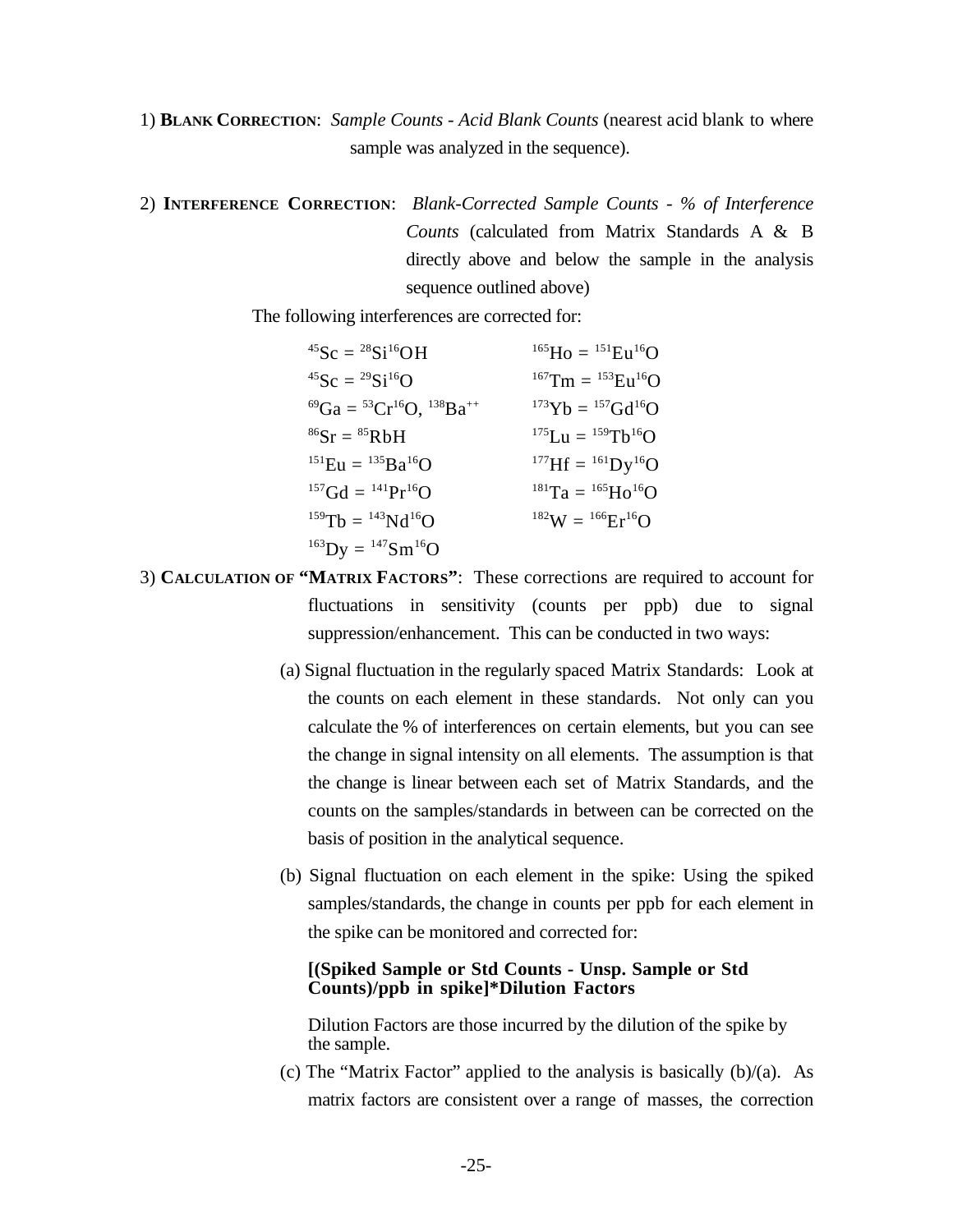applied to unspiked elements is that of the closest element, or can be calculated assuming linear change between matrix factors of elements bracketing these unspiked elements.

4) **MACHINE DRIFT CORRECTION**: This corrects for changes in machine response across the mass range during the time of analysis. It is related to 3), but is used to look at drift between spiked and unspiked samples. This allows a better (more precise) determination of the counts per ppb of elements in you spike because we use elements that are NOT included in the spike. Therefore, ASSUMING THAT EXACTLY THE SAME AMOUNT OF SAMPLE/STANDARD HAS BEEN ADDED TO EACH TEST TUBE (or you know the EXACT amount of sample in each tube), we should have the same number of counts from each test tube. Elements to be used: Li, Rb, Ce, Bi - these are not in the spike.

### 5) **FINAL CALCULATION**:

**(Corrected Unknown Counts/Corrected Std Counts per ppb)\* Drift Factor\*Matrix Factor\*Dilution Factor**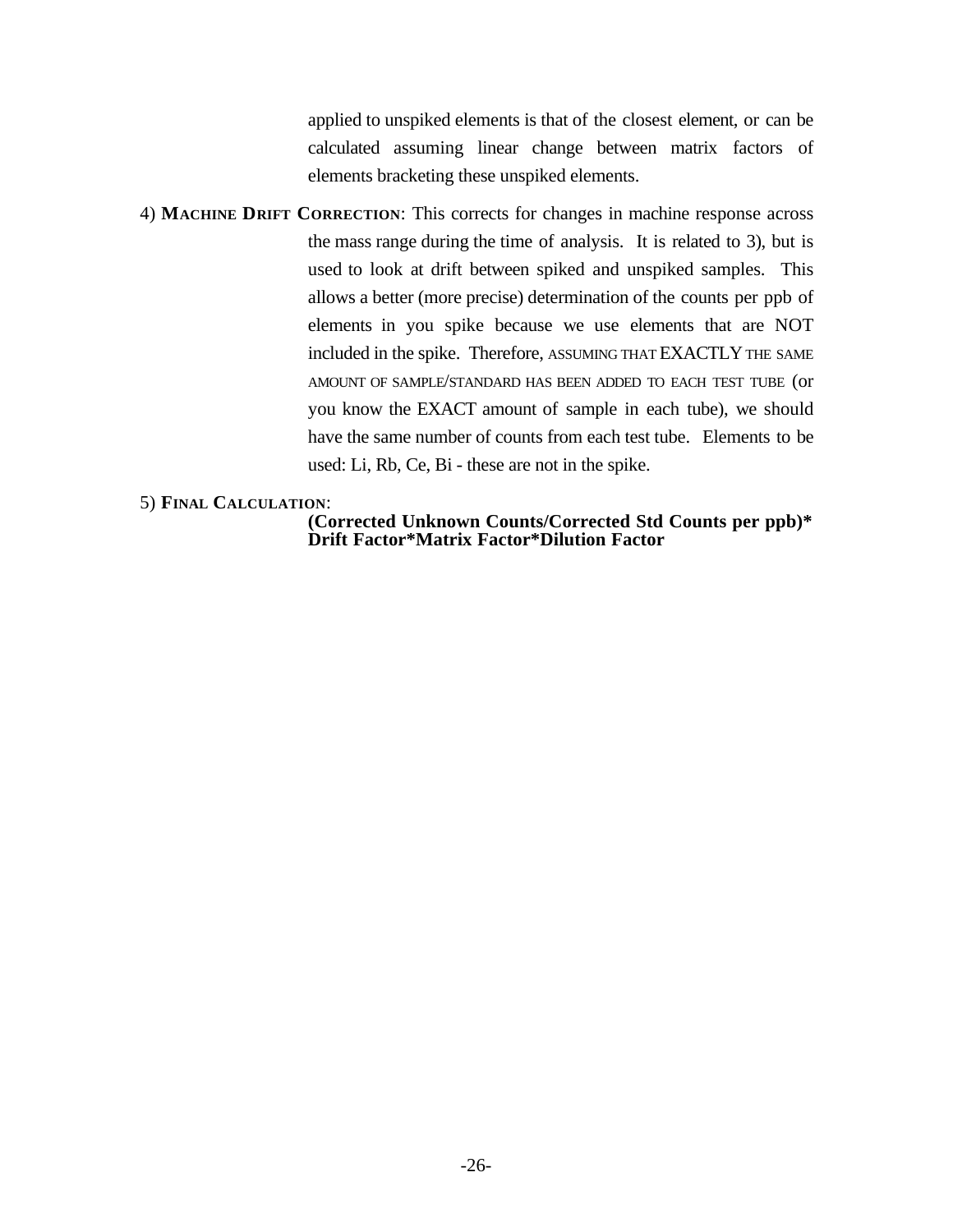| <b>Elements</b>                | <b>Standard A</b>        | <b>Standard B</b> | <b>Spike</b>             |
|--------------------------------|--------------------------|-------------------|--------------------------|
| $\overline{I}$                 | 40                       |                   | --                       |
| $^{9}$ Be                      | 40                       |                   | 40                       |
| $^{45}$ Sc                     | 40                       |                   | 80                       |
| $51$ V                         | 40                       | --                | 80                       |
| ${}^{53}Cr$                    | $ -$                     | 100               | $-$                      |
| ${}^{59}Co$                    | 40                       | --                | 80                       |
| $^{60}\rm{Ni}$                 | 40                       |                   | 80                       |
| $\rm ^{65}Cu$                  | 40                       |                   | 80                       |
| $\mathrm{^{66}Zn}$             | 40                       | $-$               | 80                       |
| ${}^{69}Ga$                    | $\overline{\phantom{a}}$ | 40                | 80                       |
| $^{85}\mathrm{Rb}$             | 40                       | 40                | $-$                      |
| $86$ Sr                        | 100                      |                   | 200                      |
| 89Y                            | 20                       |                   | 20                       |
| $^{90}Zr$                      | 40                       |                   | 80                       |
| 93Nb                           | 20                       |                   | 20                       |
| $^{95}\rm{Mo}$                 | 20                       |                   | 20                       |
| $118$ Sn                       | 20                       |                   | 20                       |
| 121Sb                          | 20                       | $-$               | 20                       |
| ${}^{133}\mathrm{Cs}$          | 20                       | 20                | 20                       |
| $\rm ^{137}Ba$                 | 200                      | $\qquad \qquad -$ | 400                      |
| $^{139}\mbox{La}$              | 20                       | $-$               | 40                       |
| $\rm ^{140}Ce$                 | 20                       | $20\,$            | $\overline{\phantom{a}}$ |
| $141$ Pr                       | 20                       | $ -$              | 40                       |
| ${}^{145}\mathrm{Nd}$          | --                       | 40                | 80                       |
| $^{147}\mathrm{S}\,\mathrm{m}$ |                          | 40                | 80                       |
| $^{151}\mathrm{Eu}$            |                          | 40                | 20                       |
| $\rm ^{157}Gd$                 | $-$                      | 40                | 40                       |
| $159$ Tb                       | 40                       | $-$               | 20                       |
| $^{163}$ Dy                    | 20                       | --                | 40                       |
| $\rm ^{165}Ho$                 | 20                       |                   | 20                       |
| $^{167}Er$                     | 40                       |                   | $80\,$                   |
| $^{169}\mathrm{Tm}$            | 20                       | --                | 40                       |
| $^{173}\mathrm{Yb}$            | 20                       |                   | 20                       |
| $^{175}\mathrm{Lu}$            | --                       | 40                | 20                       |
| $^{177}Hf$                     |                          | $20\,$            | 40                       |
| $^{181}\mathrm{Ta}$            |                          | 20                | 20                       |
| $^{182}\mathrm{W}$             | $-$                      | 20                | 20                       |
| $^{206}\mathrm{Pb}$            | 40                       | $\qquad \qquad -$ | 40                       |
| $^{207}\mathrm{Pb}$            | 40                       |                   | 40                       |
| $^{208}\mathrm{Pb}$            | 40                       |                   | 40                       |
| $^{209}\mathrm{Bi}$            | 20                       |                   | $-$                      |
| $\mathrm{^{232}Th}$            | 20                       | 20                | 20                       |
| $^{238}$ U                     | 20                       | $\overline{a}$    | 20                       |

**Concentrations in ppb**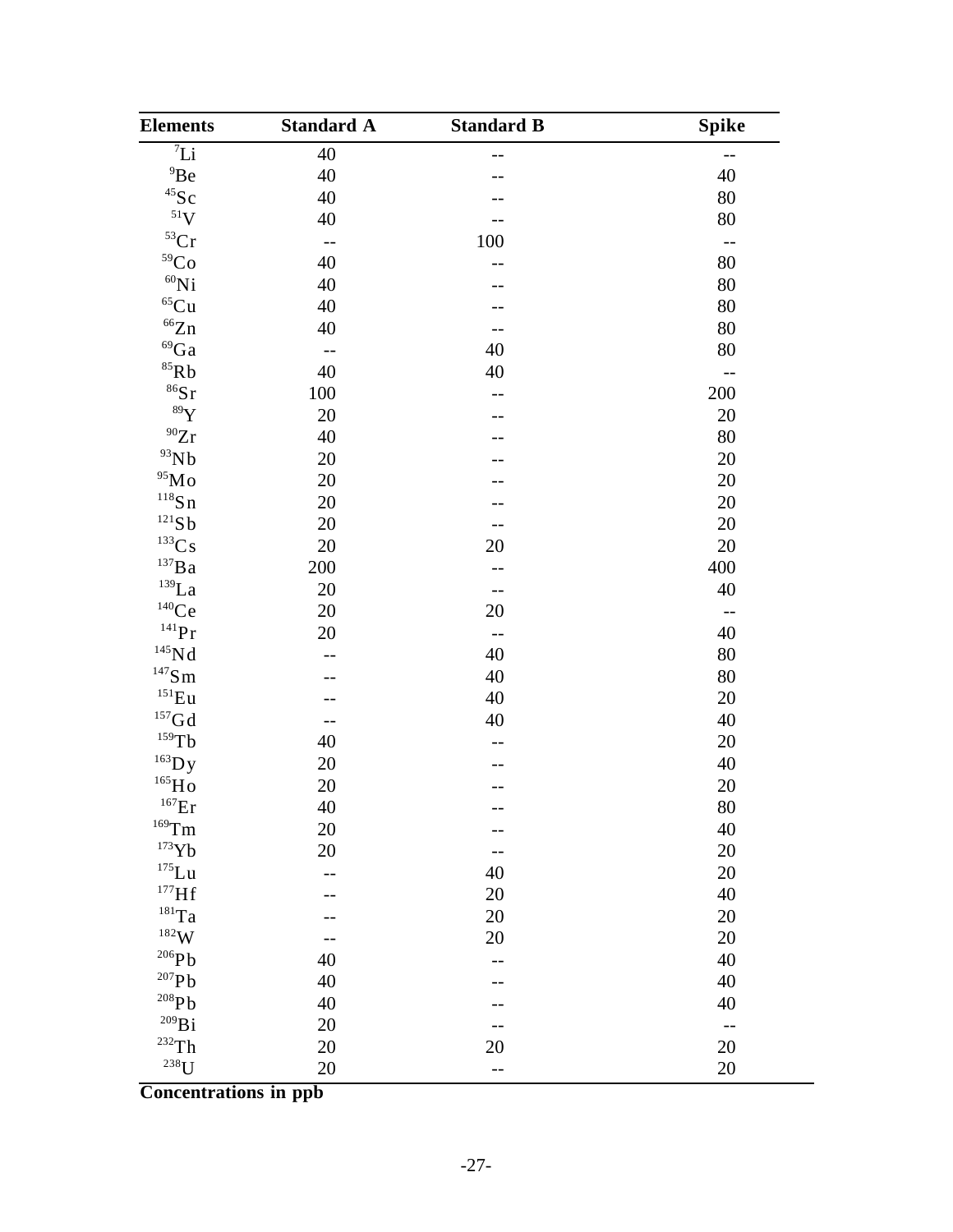# **6) WASHING OF TEFLON AND GLASSWARE (REFERRED TO AS** *ITEM***)**

- rinse used *item* in  $18 \text{ M}\Omega \text{ H}_2\Omega$
- Place rinsed *item* in 50% HCl on hot plate (medium) in rear of laminar flow fume hood for 5 days

-place date on glass beaker with tape and marker

- remove *item* using teflon tongs and rinse in 18 MΩ H<sub>2</sub>O
- Place rinsed *item* in 50% HNO<sub>3</sub> on hot plate (medium) in rear of laminar flow fume hood for 5 days

-place date on glass beaker with tape and marker

- remove *item* from 50%  $HNO<sub>3</sub>$  using Teflon tongs
- rinse used *item* in 18 M $\Omega$  H<sub>2</sub>O
- place *item* in 18 MΩ H<sub>2</sub>O bath on hot plate (med.) in rear of laminar flow fume hood for 3 days
- discard 18 MΩ H<sub>2</sub>O and rinse *item*
- air dry *item* under laminar flow fume hood
- After *item* is dry:

-cap screw top Teflon beakers with correct cover

-cover glassware with parafilm

• place clean *item* in appropriate cabinet

Discard used 50% HNO<sub>3</sub> & HCl after 3-5 uses (depending upon batch sizes)